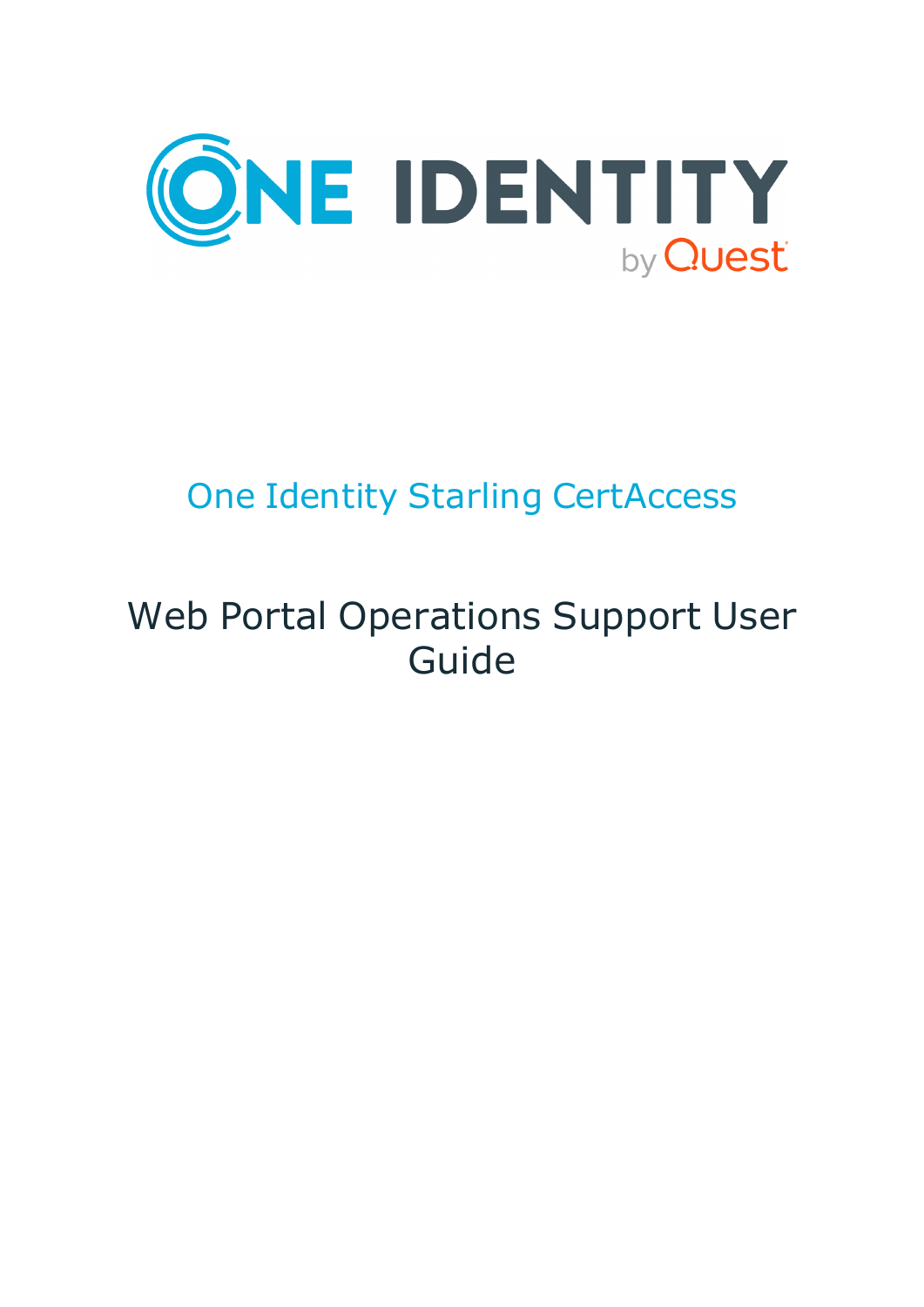#### **Copyright 2021 One Identity LLC.**

#### **ALL RIGHTS RESERVED.**

This guide contains proprietary information protected by copyright. The software described in this guide is furnished under a software license or nondisclosure agreement. This software may be used or copied only in accordance with the terms of the applicable agreement. No part of this guide may be reproduced or transmitted in any form or by any means, electronic or mechanical, including photocopying and recording for any purpose other than the purchaser's personal use without the written permission of One Identity LLC .

The information in this document is provided in connection with One Identity products. No license, express or implied, by estoppel or otherwise, to any intellectual property right is granted by this document or in connection with the sale of One Identity LLC products. EXCEPT AS SET FORTH IN THE TERMS AND CONDITIONS AS SPECIFIED IN THE LICENSE AGREEMENT FOR THIS PRODUCT, ONE IDENTITY ASSUMES NO LIABILITY WHATSOEVER AND DISCLAIMS ANY EXPRESS, IMPLIED OR STATUTORY WARRANTY RELATING TO ITS PRODUCTS INCLUDING, BUT NOT LIMITED TO, THE IMPLIED WARRANTY OF MERCHANTABILITY, FITNESS FOR A PARTICULAR PURPOSE, OR NON-INFRINGEMENT. IN NO EVENT SHALL ONE IDENTITY BE LIABLE FOR ANY DIRECT, INDIRECT, CONSEQUENTIAL, PUNITIVE, SPECIAL OR INCIDENTAL DAMAGES (INCLUDING, WITHOUT LIMITATION, DAMAGES FOR LOSS OF PROFITS, BUSINESS INTERRUPTION OR LOSS OF INFORMATION) ARISING OUT OF THE USE OR INABILITY TO USE THIS DOCUMENT, EVEN IF ONE IDENTITY HAS BEEN ADVISED OF THE POSSIBILITY OF SUCH DAMAGES. One Identity makes no representations or warranties with respect to the accuracy or completeness of the contents of this document and reserves the right to make changes to specifications and product descriptions at any time without notice. One Identity does not make any commitment to update the information contained in this document.

If you have any questions regarding your potential use of this material, contact:

One Identity LLC. Attn: LEGAL Dept 4 Polaris Way Aliso Viejo, CA 92656

Refer to our Web site ([http://www.OneIdentity.com](http://www.oneidentity.com/)) for regional and international office information.

#### **Patents**

One Identity is proud of our advanced technology. Patents and pending patents may apply to this product. For the most current information about applicable patents for this product, please visit our website at [http://www.OneIdentity.com/legal/patents.aspx](http://www.oneidentity.com/legal/patents.aspx).

#### **Trademarks**

One Identity and the One Identity logo are trademarks and registered trademarks of One Identity LLC. in the U.S.A. and other countries. For a complete list of One Identity trademarks, please visit our website at [www.OneIdentity.com/legal](http://www.oneidentity.com/legal). All other trademarks are the property of their respective owners.

#### **Legend**

**WARNING: A WARNING icon highlights a potential risk of bodily injury or property damage, for which industry-standard safety precautions are advised. This icon is often associated with electrical hazards related to hardware.**

**CAUTION: A CAUTION icon indicates potential damage to hardware or loss of data if** A **instructions are not followed.**

Starling CertAccess Web Portal Operations Support User Guide Updated - 06 October 2021, 09:24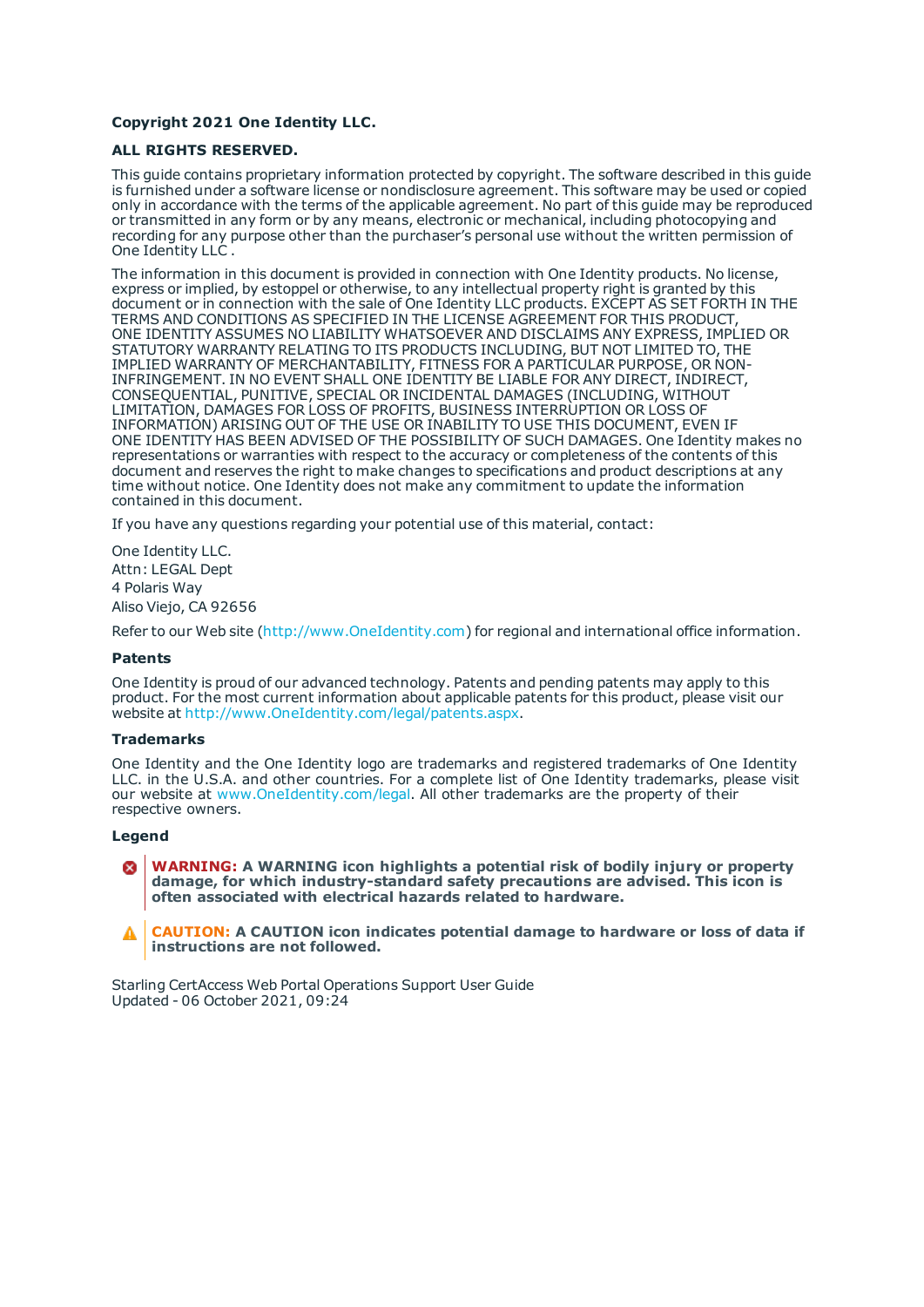## **Contents**

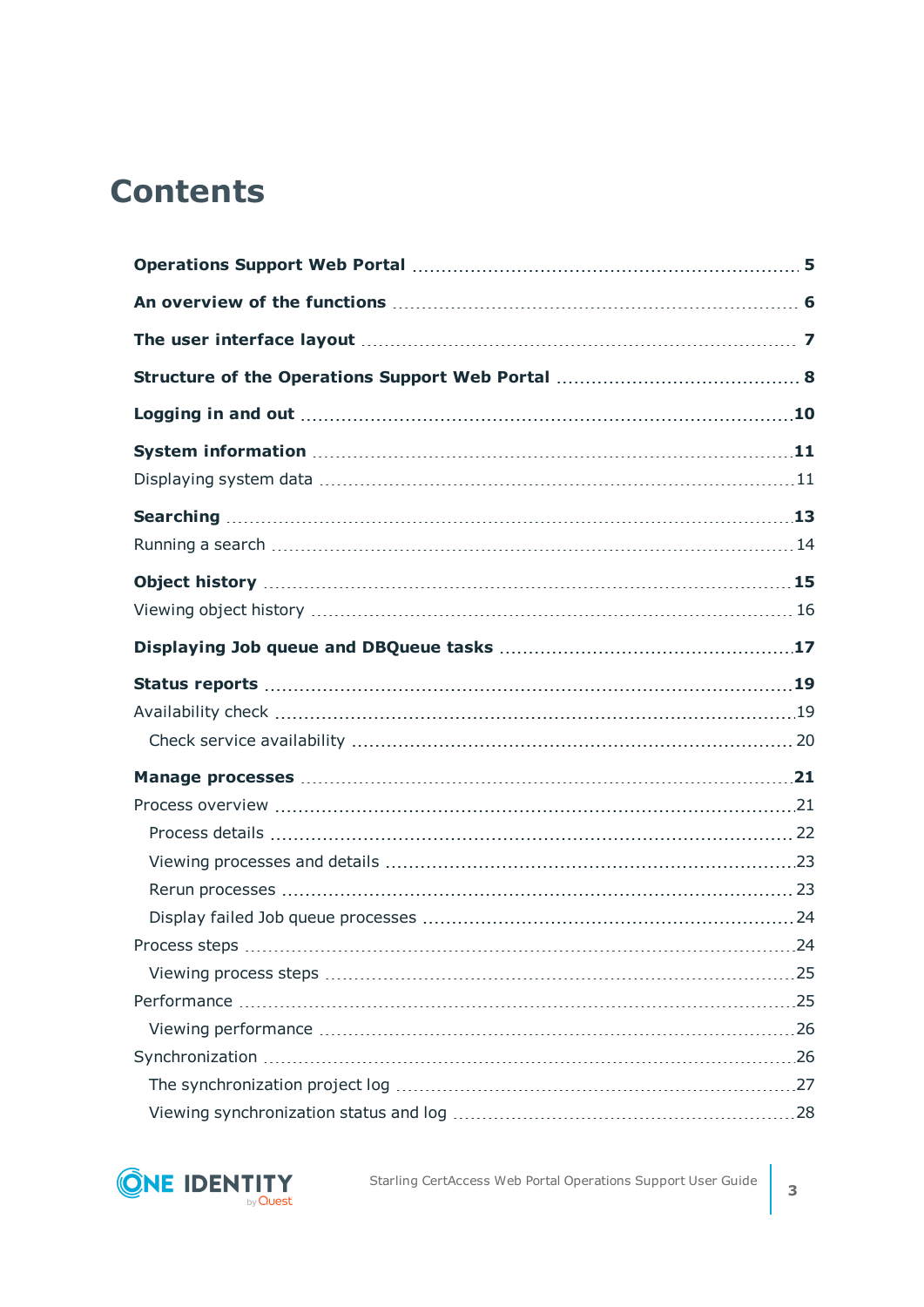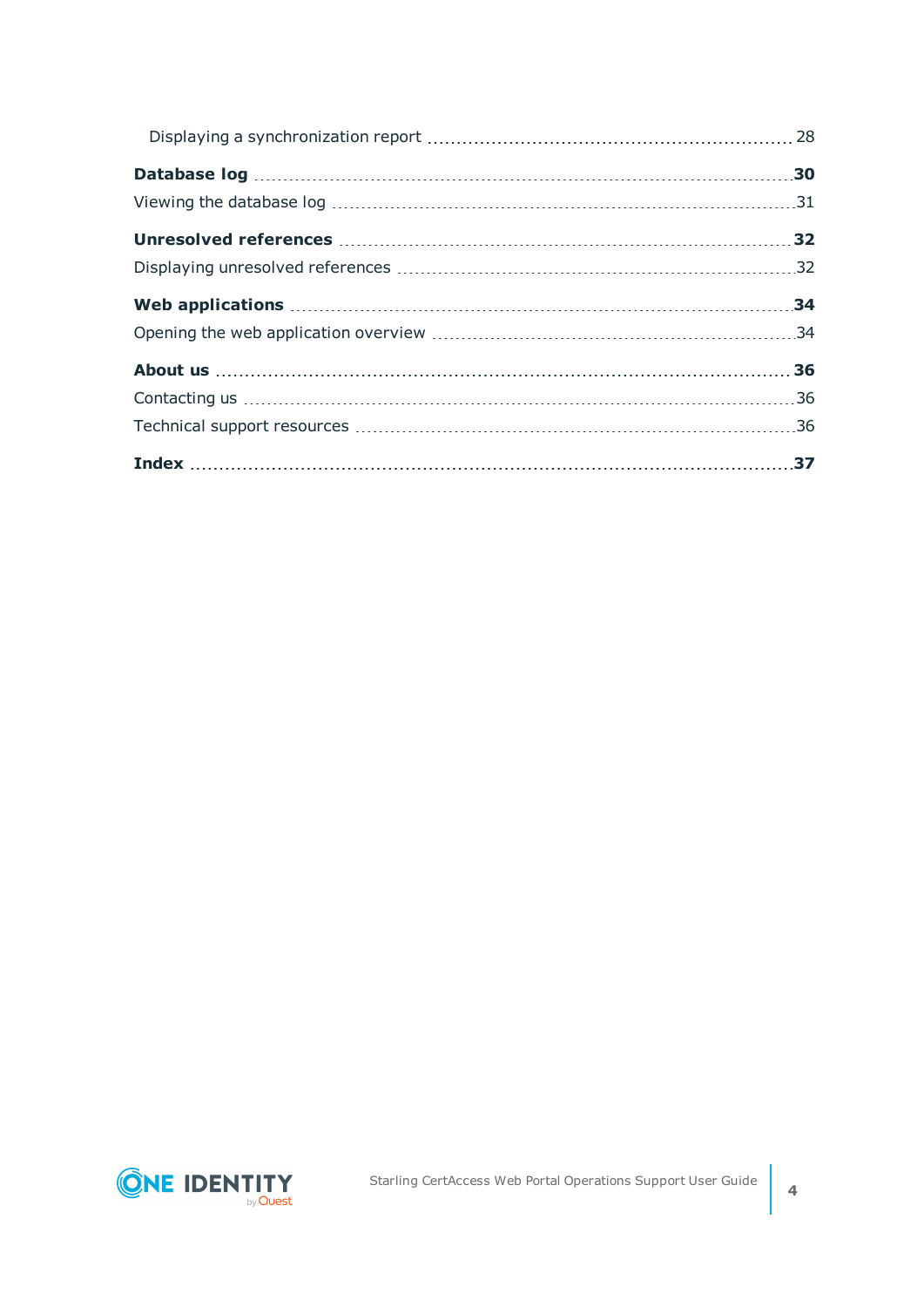# <span id="page-4-0"></span>**Operations Support Web Portal**

The Operations Support Web Portal helps you to manage and use your web applications. For more information, see the An [overview](#page-5-0) of the functions on page 6.

Employees that use the Operations Support Web Portal, must be assigned the **Base roles** | **Operations support** application role.

Users with this application role:

- Monitor handling of Job queue processes.
- Monitor handling of the DBQueue.

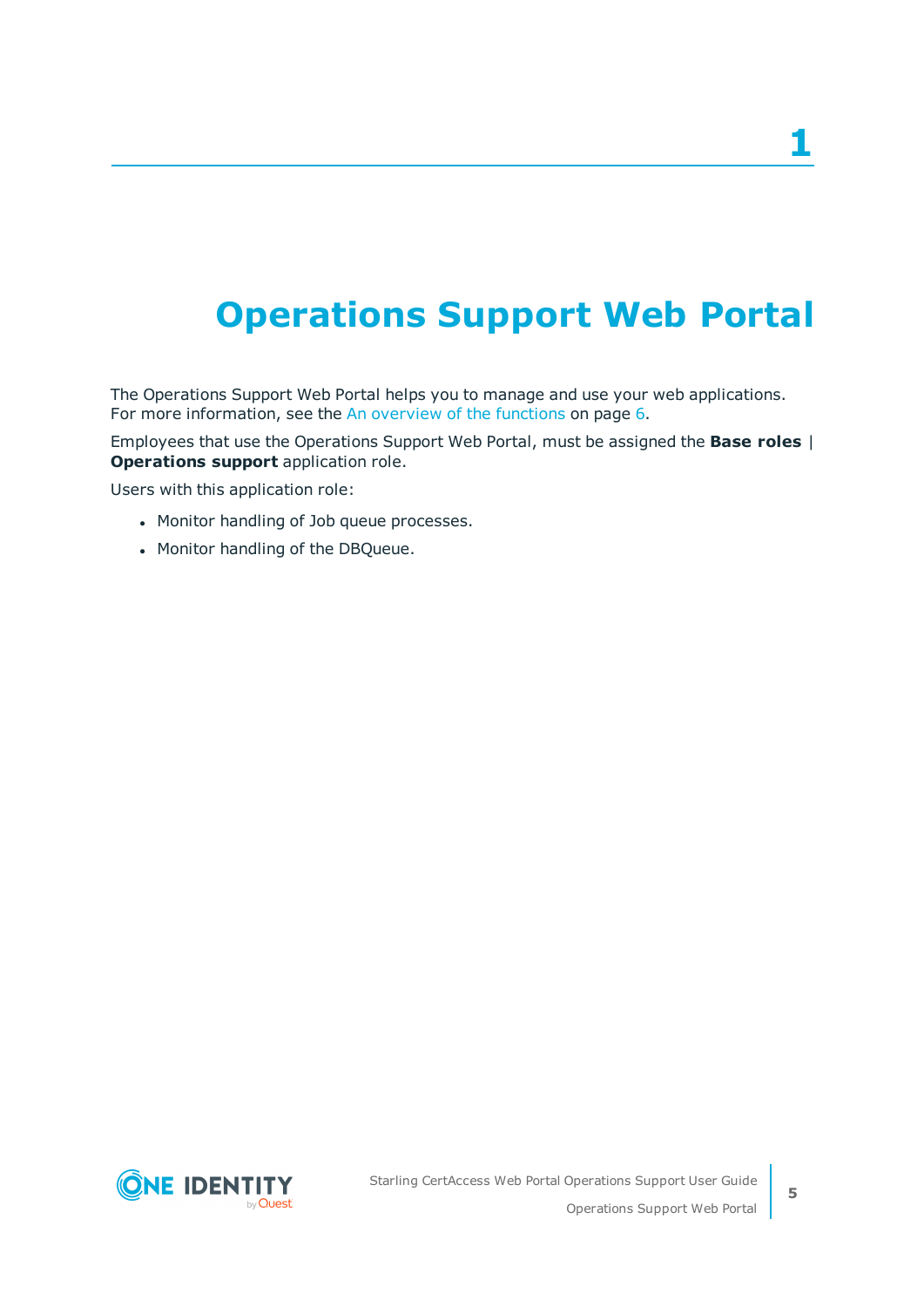# **An overview of the functions**

<span id="page-5-0"></span>This section gives you an overview of the different functions available in the Operations Support Web Portal.

With the Operations Support Web Portal, you can:

- Identify system problems [\(view](#page-23-0) and [rerun](#page-22-1) frozen or faulty processes)
- [Manage](#page-20-0) processes
- [View](#page-25-1) the synchronization status of target systems
- [Check](#page-18-1) the status of services
- **.** [Gain](#page-33-0) an overview of web applications
- [View](#page-14-0) an object's change history
- [View](#page-29-0) the database log
- [View](#page-31-0) unresolved object references
- [View](#page-10-0) current (and recommended) system values for analyzing and troubleshooting.

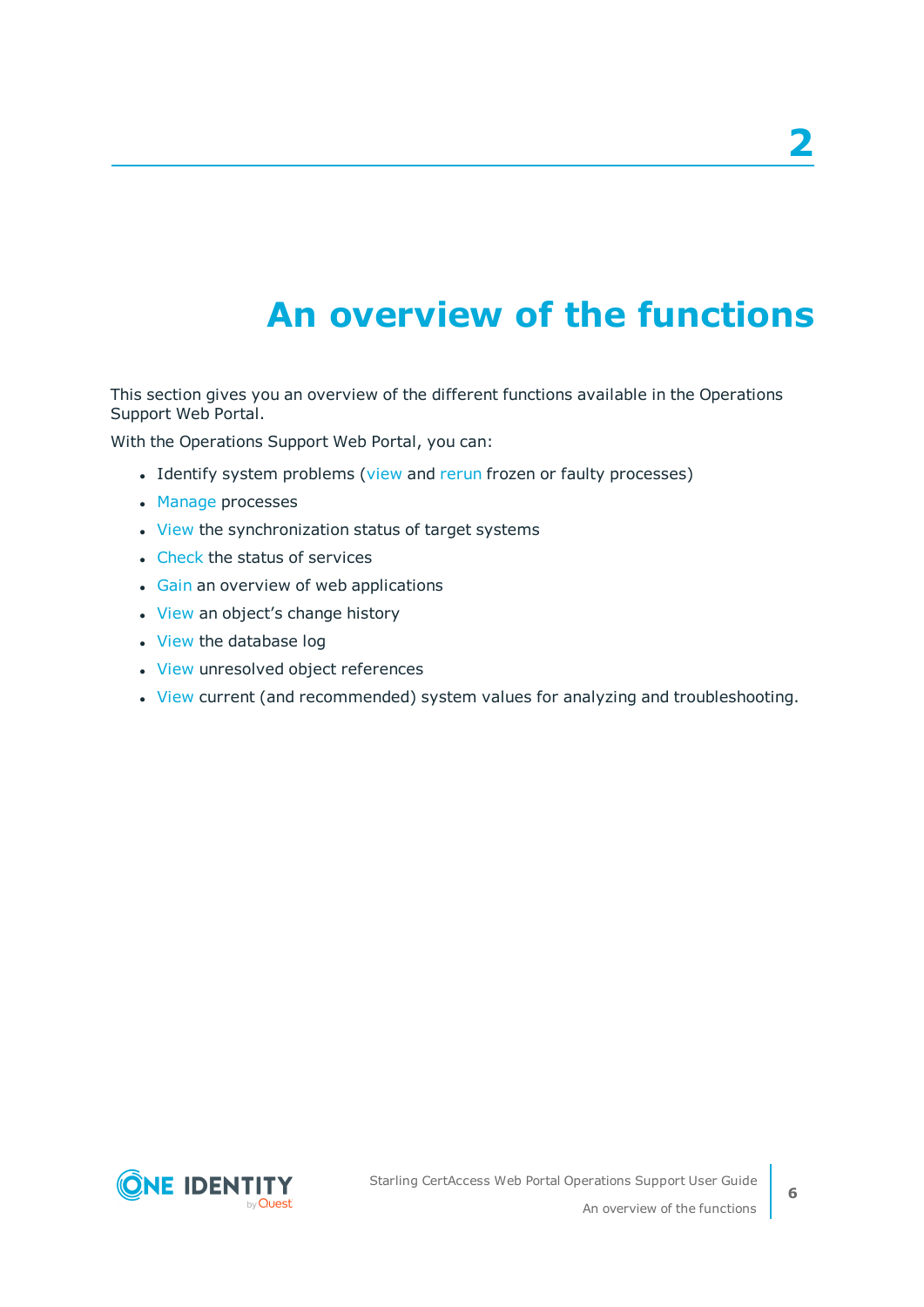# **The user interface layout**

<span id="page-6-0"></span>The user interface of the Operations Support Web Portal is divided into several sections:

#### **Top - header**

The header shows the current user, the (**Log off**) button, and the (**Info**) button.

#### **Top – menu bar**

Using the menu bar, you can navigate within the Operations Support Web Portal to:

- Open an overview page
- Monitor and [manage](#page-20-0) processes
- [Display](#page-29-0) the database log
- [Display](#page-31-0) unresolved object references
- [Display](#page-33-0) all web applications
- Get an overview of the system status, restart and stop the Job queue and the **DBQueue**
- [Display](#page-10-0) general and important system information

#### **Work area**

The work area changes depending on the menu you opened from the menu bar.

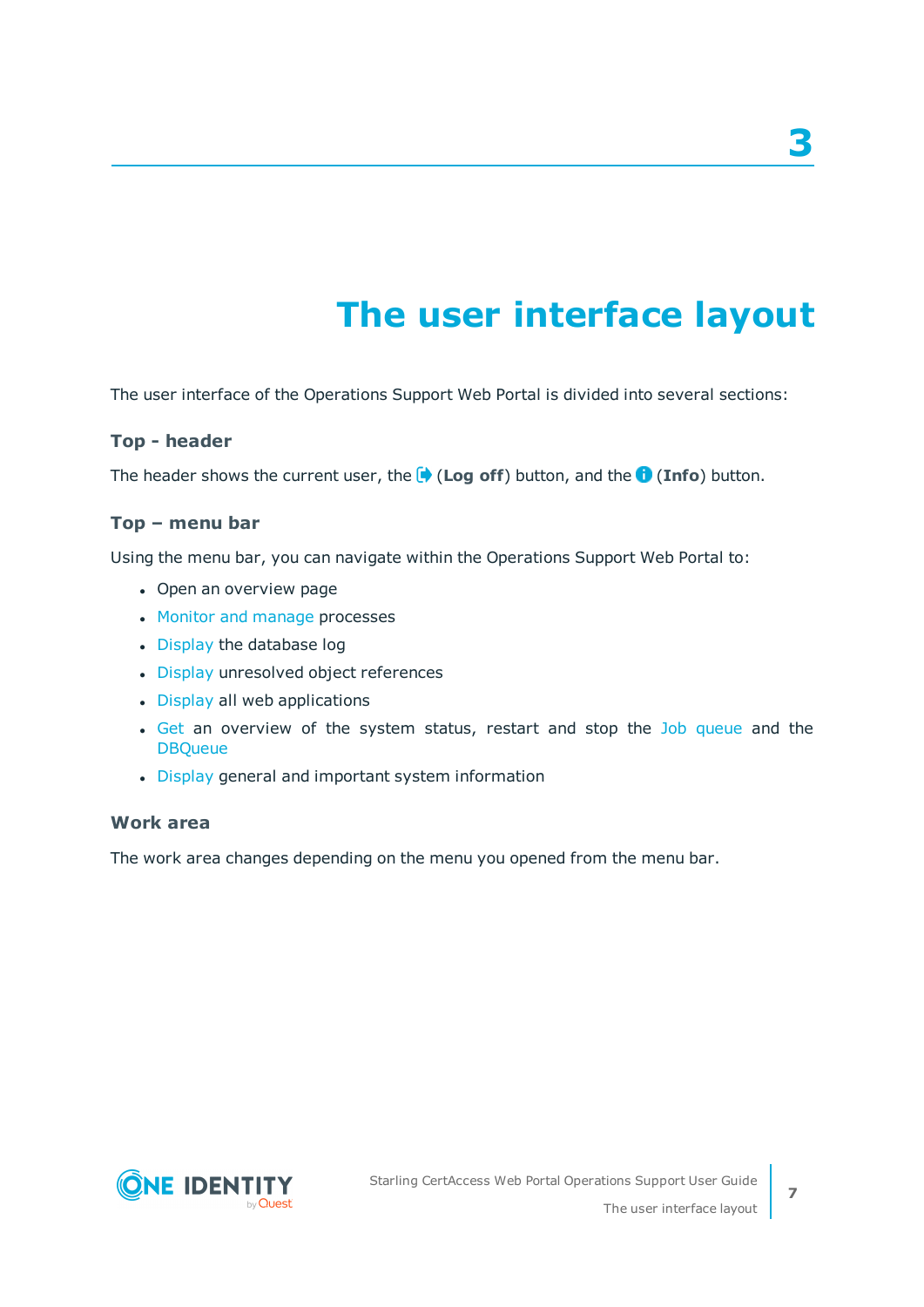# <span id="page-7-0"></span>**Structure of the Operations Support Web Portal**

The user interface is composed of the following main sections.

#### **Overview**

The overview is also divided into the following sections:

#### **Find**

You can use the search to:

- [Search](#page-12-0) by database object
- [Display](#page-16-0) an object's Job queue and DBQueue tasks

#### **Notifications**

In the **Notifications** pane, you can:

- Quickly recognize if and how many errors occurred when processing/running [processes](#page-20-0)
- Quickly recognize if and how many new log [entries](#page-29-0) there are

#### **Service issues**

In the **Service issues** pane, you can:

- Quickly recognize if and how many [Processes](#page-23-0) failed or contained errors
- Quickly recognize if and how many [Synchronization](#page-25-1) projects failed or contained errors
- Quickly recognize if and how many [unresolved](#page-31-0) references objects there are
- Ouickly recognize if other errors were found in the system (such as incorrect compilation)

#### **Status reports**

In the **Status reports** pane, you can [check](#page-19-0) the availability of services.



**4**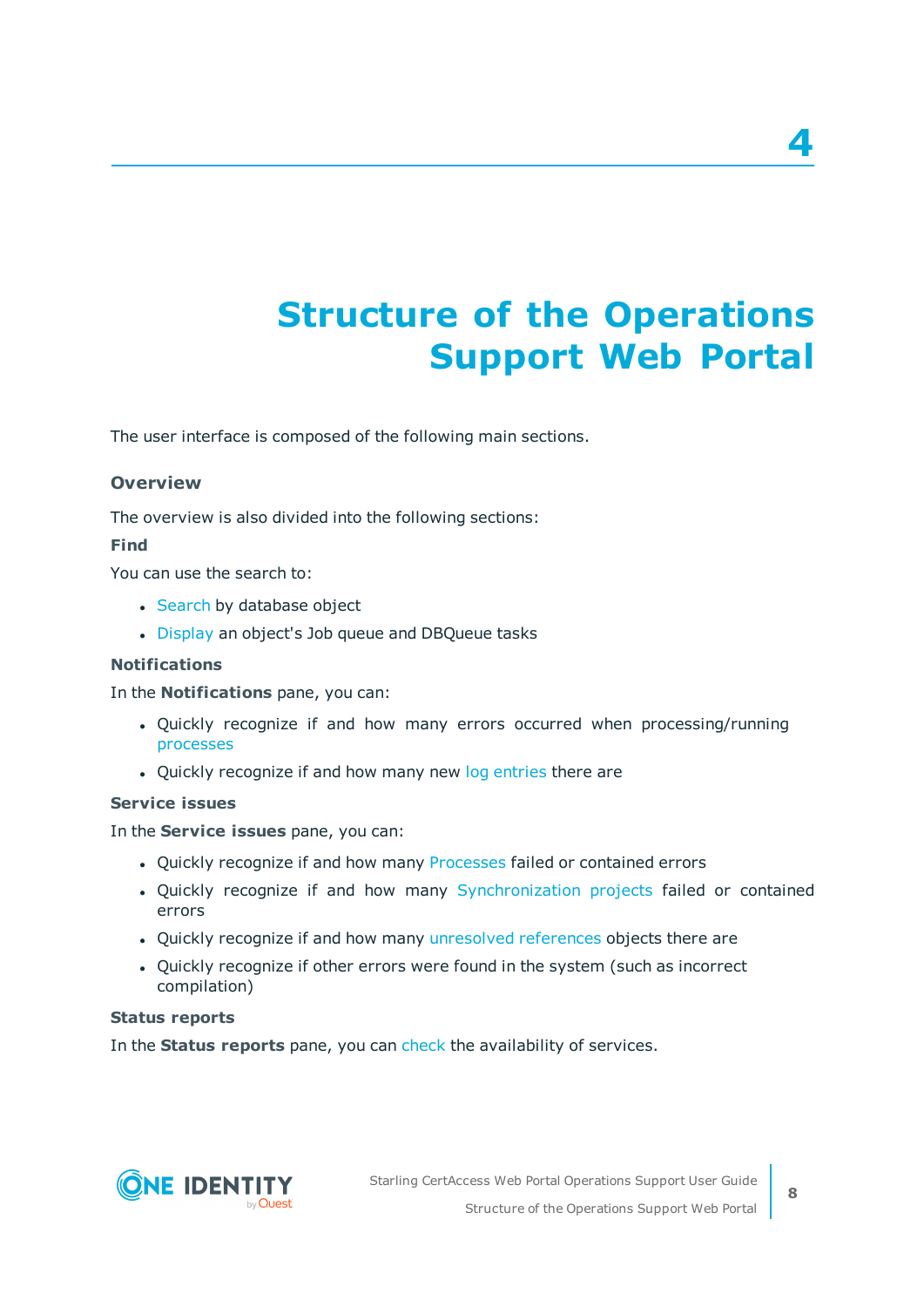#### **Processes**

You can use the **Processes** tab to [monitor](#page-20-0) processes.

#### **Database log**

You can use the **Database log** tab to [display](#page-30-0) any information, warnings, and error messages for different components in Starling CertAccess.

#### **Unresolved references**

On the **Unresolved references** tab, you can [display](#page-31-0) all objects with unresolved references. Unresolved references indicate problems with the synchronization or incorrectly configured synchronization projects.

#### **Web applications**

On the **Web applications** tab, you can [monitor](#page-33-0) your HTML applications.

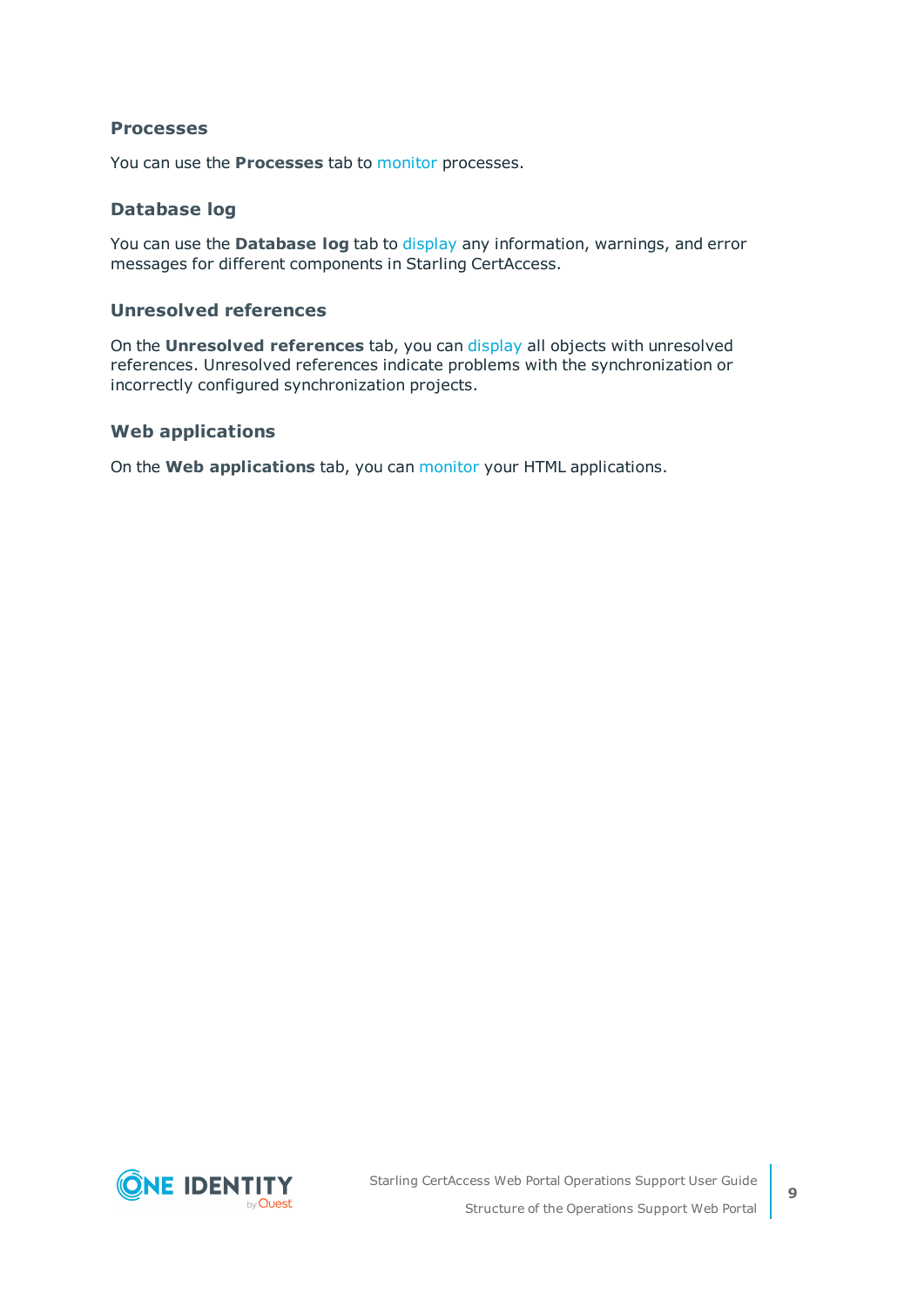# **Logging in and out**

<span id="page-9-0"></span>You are required to log in before you can start working with Operations Support Web Portal.

#### *To log in*

- 1. In your internet browser, enter the address of the Operations Support Web Portal.
- 2. On the login page, select the authentication method you would like to use.
- 3. Enter your user name and password.
- 4. Click **Log in**.

#### *To log out*

 $\cdot$  In the menu bar, click  $\bullet$  (**Log off**).

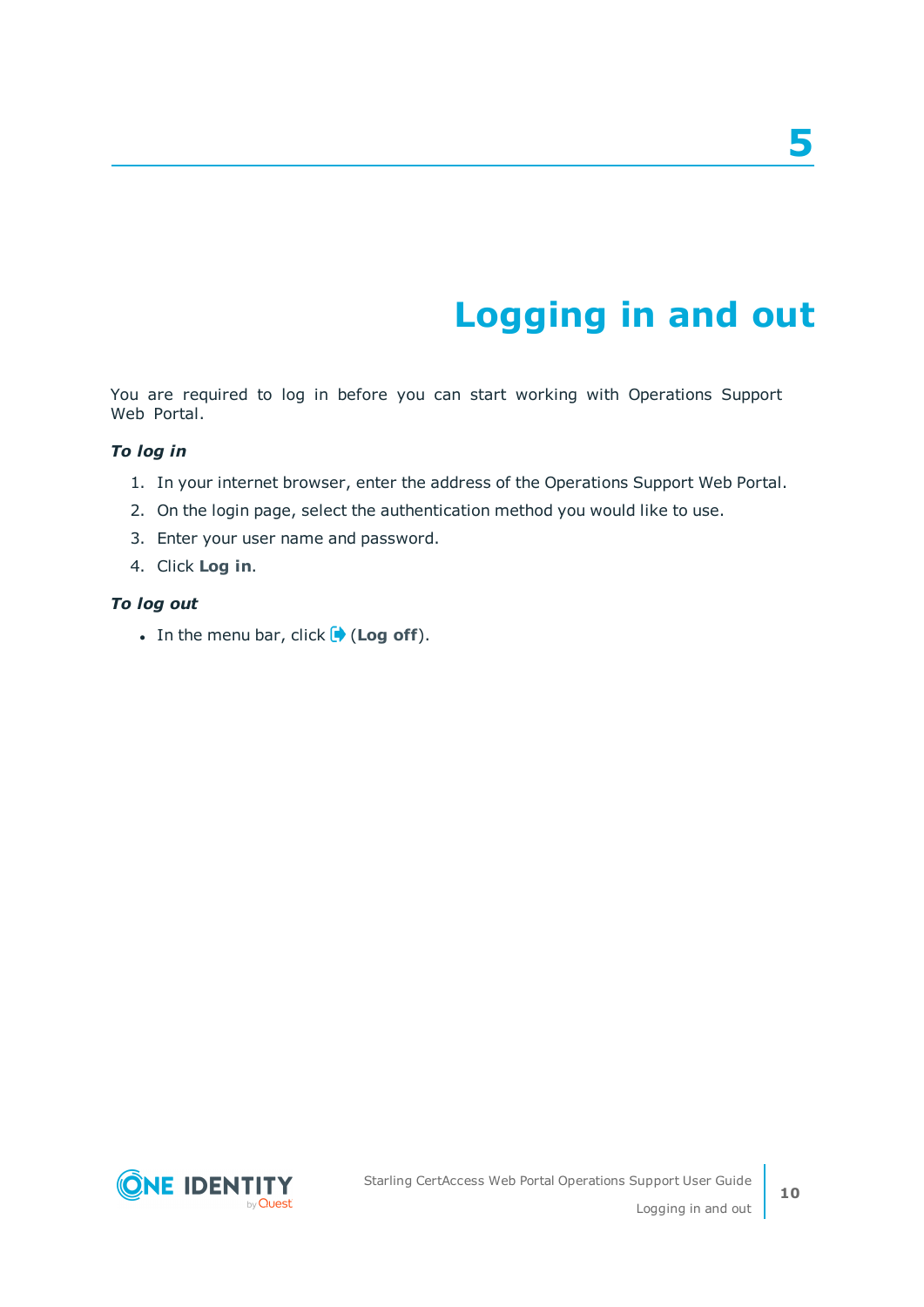# **System information**

**6**

<span id="page-10-0"></span>The Operations Support Web Portal keeps certain additional information about your system for diagnostics, analysis, and troubleshooting on the **System information** page. Use this information to collect general information about your system or to quickly identify problems in different categories and, if necessary, initiate prevention measures.

To find out how to display the page, see [Displaying](#page-10-1) system data on page 11

On the **System information** page, you will see the following categories and recommended values:

TIP: For ease of use, values that have exceeded the recommended limit are highlighted in color. In addition, you can see your actual values and the values recommended by One Identity (in brackets).

- **.** Customer: Information about the customer
- **. DBServer:** Information about the database server
- **.** Database: Information about the database
- **. Starling CertAccess**: Information about Starling CertAccess (modules, version, and so on)

#### **Related topics**

<span id="page-10-1"></span> $\bullet$  [Displaying](#page-10-1) system data on page 11

## **Displaying system data**

You can display information about your system at any time.

#### *To display system information*

- 1. In the header, click (**Info**).
- 2. In the dialog, click the **System information** tab.
- 3. On the **System information** tab, expand a category by clicking  $\blacktriangleright$  in front of it.

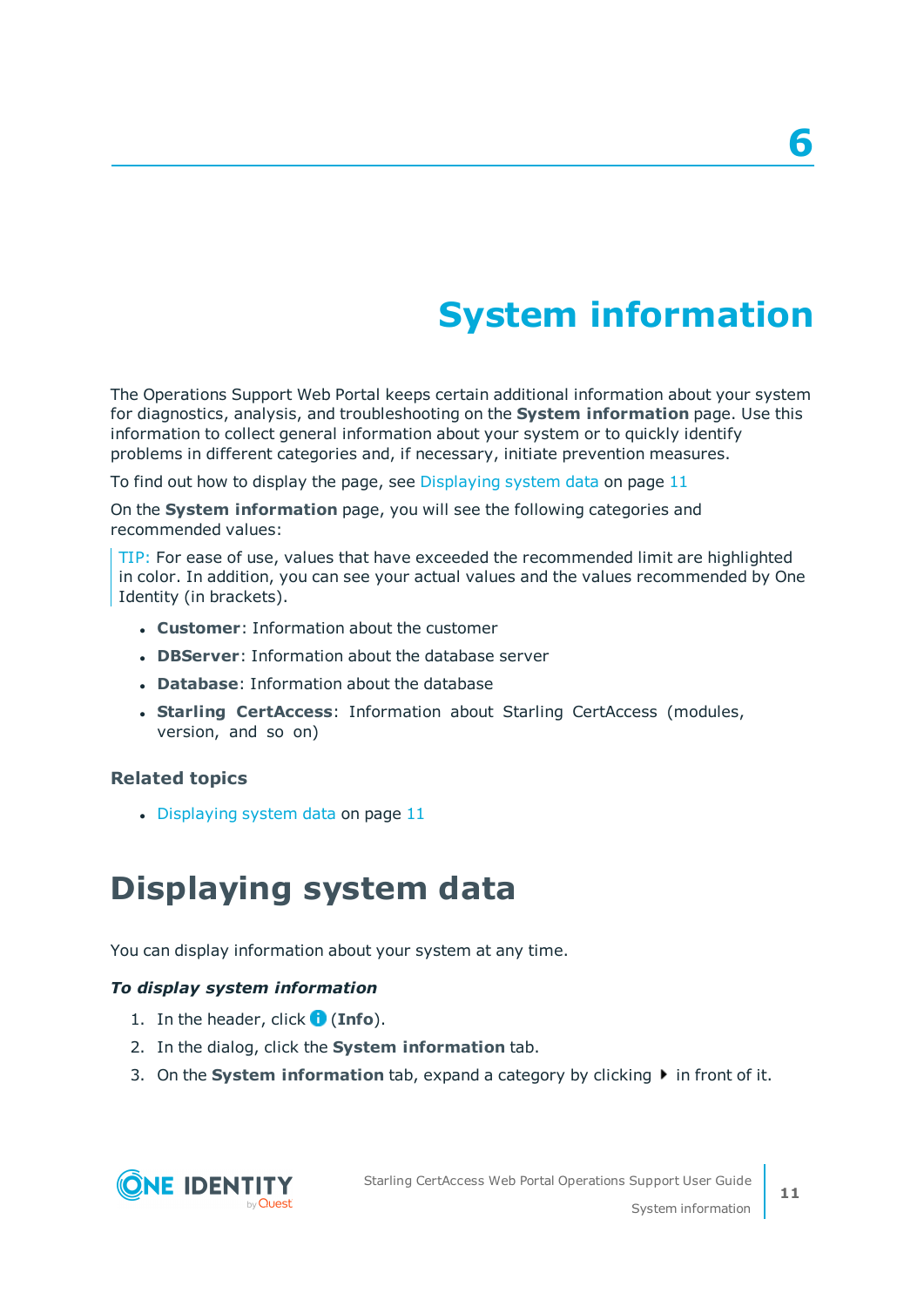This displays the values of the selected category.

- 4. If you use the data outside the Operations Support Web Portal, for example, for analysis, you can:
	- <sup>l</sup> Click **Copy to clipboard**, to copy all your data to the clipboard and paste it somewhere else.
	- <sup>l</sup> Click **Export as CSV**, to export the data to a comma delimited CSV file.

#### **Related topics**

 $\cdot$  System [information](#page-10-0) on page 11

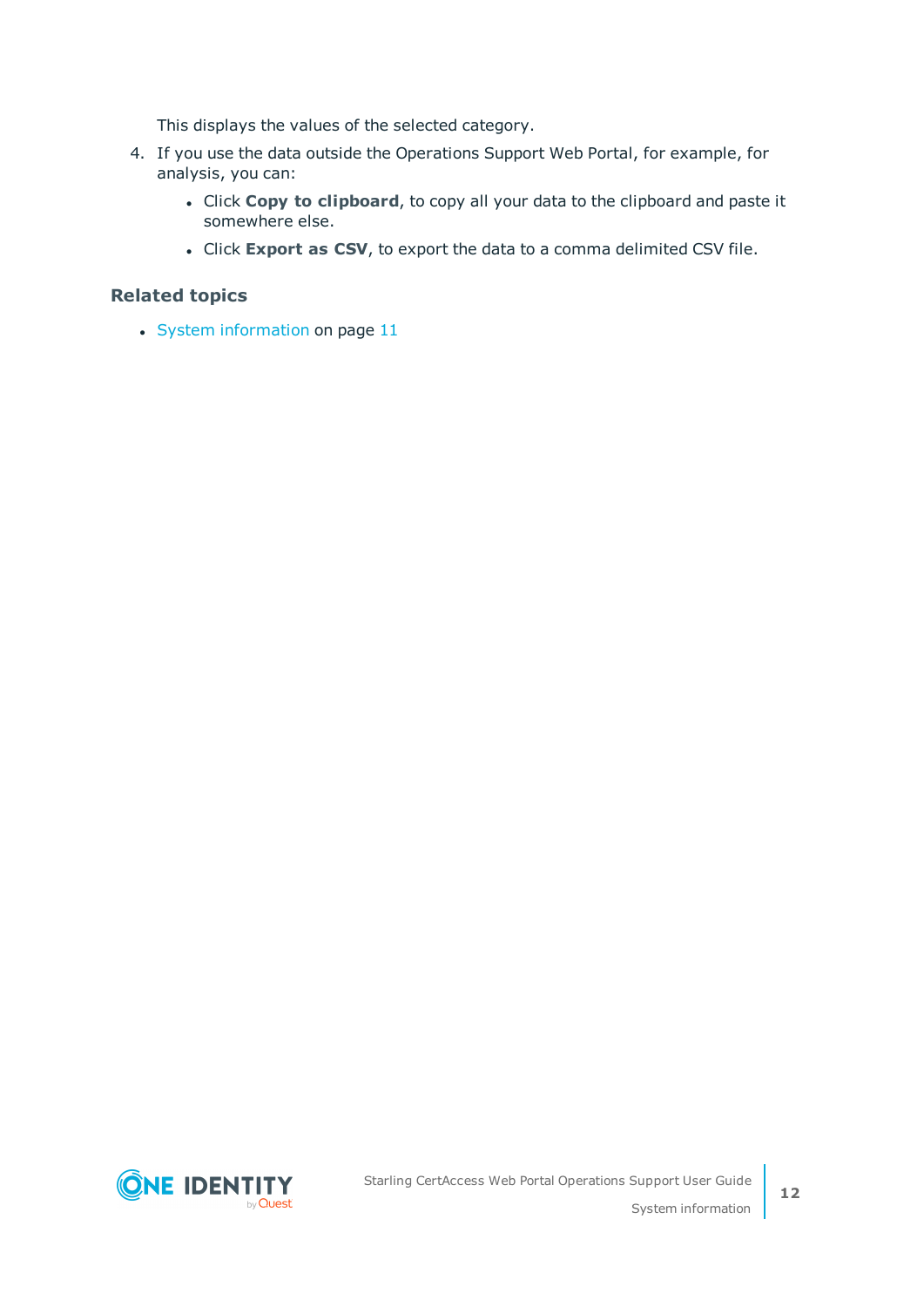# **Searching**

**7**

<span id="page-12-0"></span>You can use the search function to find objects in the database.

There are certain rules that make successful searching possible. The following table uses examples to describe these rules.

| <b>Example</b> | <b>Description</b>                                                                                                                                                                                                    |
|----------------|-----------------------------------------------------------------------------------------------------------------------------------------------------------------------------------------------------------------------|
| John Doe       | Finds John Doe but not John Donut.                                                                                                                                                                                    |
|                | Search results must contain all of the separate terms in the query. A logical<br><b>AND</b> is used.                                                                                                                  |
| John OR        | Finds Jane Doe and John Donut.                                                                                                                                                                                        |
| Doe            | Placing OR between the search terms acts as a logical OR operator. The<br>results of this search contain at least one of the two search terms.                                                                        |
| John NOT       | Finds John but not John Doe.                                                                                                                                                                                          |
| Doe            | The results of this search do not contain the term that comes after <b>NOT</b> .                                                                                                                                      |
| $J^*$          | Finds John and Joanna.                                                                                                                                                                                                |
|                | The * functions as a wildcard for any number of characters to complete the<br>term.                                                                                                                                   |
| Do?            | Finds Doe but not Donut.                                                                                                                                                                                              |
|                | The? functions as a wildcard for a single character to complete the term.                                                                                                                                             |
| "John Doe"     | Provides results in which the search terms <b>John</b> and <b>Doe</b> follow one<br>another.                                                                                                                          |
|                | Results of this search contain the string in quotes as phrase.                                                                                                                                                        |
| John Doe~      | Finds Jon Doe and also other similar results. A tilde $\sim$ after the search term<br>indicates that the search should also find similar results. This means that<br>incorrectly spelled terms can be found, as well. |
|                | You can specify the level of similarity by adding a number between 0 and 1<br>(with decimal point) after the tilde $\sim$ . The higher the number, the more<br>similar the results.                                   |

**Table 1: Rules with examples for searching**

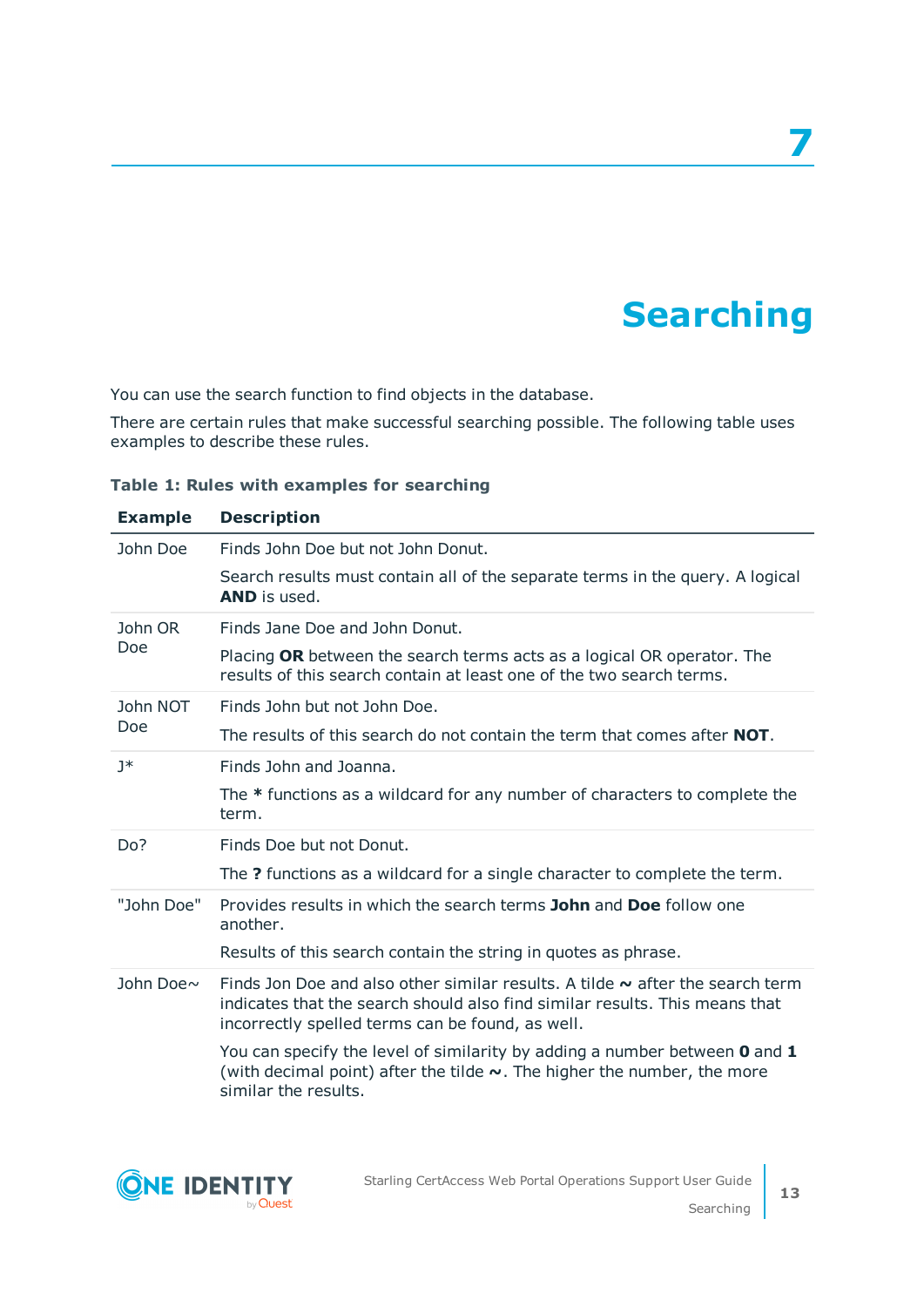#### **Related topics**

- $\cdot$  [Running](#page-13-0) a search on page 14
- [Displaying](#page-16-0) Job queue and DBQueue tasks on page 17

## <span id="page-13-0"></span>**Running a search**

You can search for objects at any time.

#### *To run a search*

- 1. In the menu bar, click **Overview**.
- 2. (Optional) In the overview, click **Search in** in the **Search** section and select the tables that you want to search in.
- 3. In the search field, enter a search term.
- 4. In the result list below the search field, click the required result.

In the overview, processes in the Job queue associated with the object are displayed on the **Queues** tab under **Job queue** and the respective DBQueue tasks under **DBQueue**. You can also [view](#page-15-0) the history of an object in a timeline or table.

- $\cdot$  [Searching](#page-12-0) on page 13
- [Displaying](#page-16-0) Job queue and DBQueue tasks on page 17
- $\cdot$  [Viewing](#page-15-0) object history on page 16

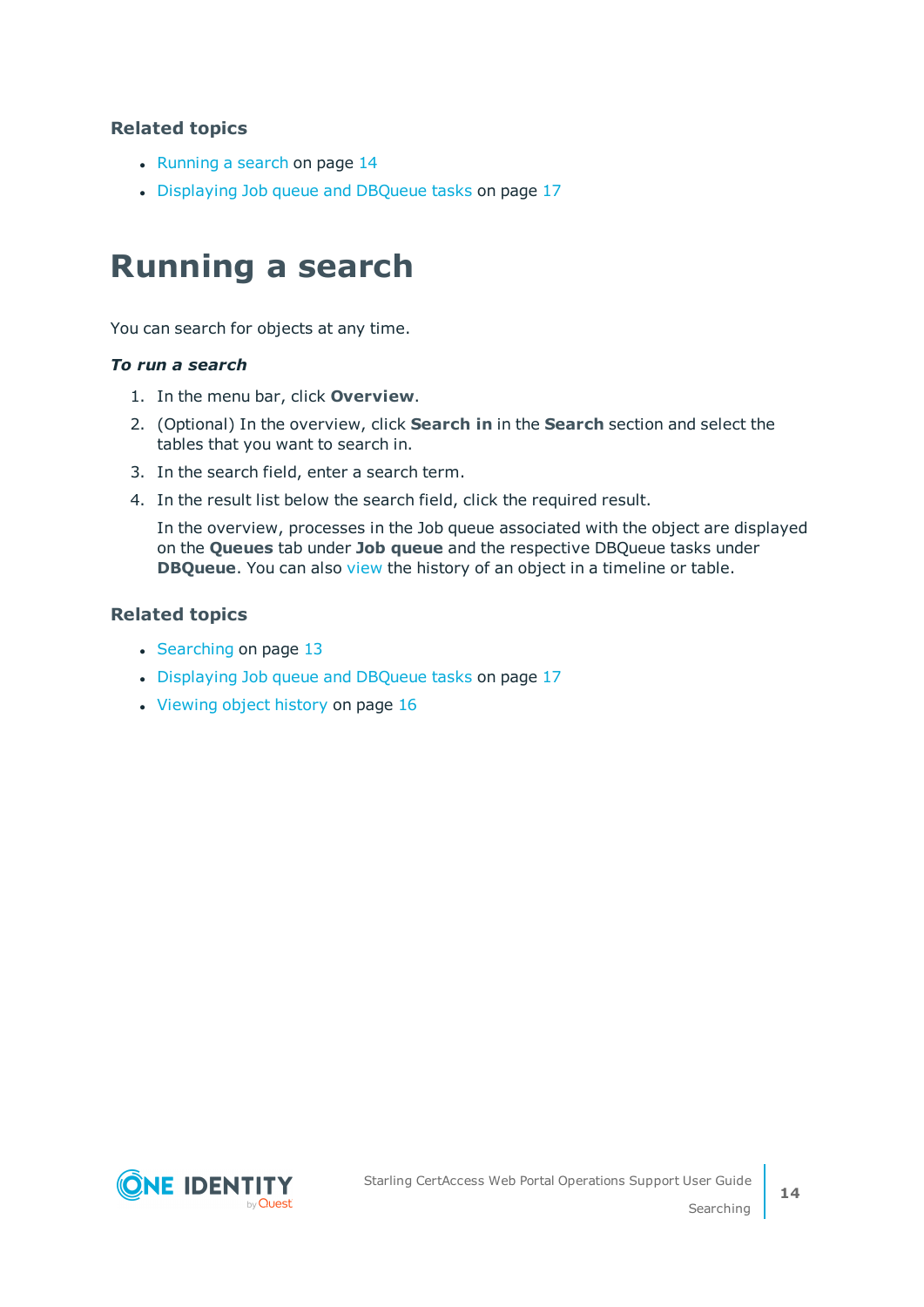# **Object history**

**8**

<span id="page-14-0"></span>The Operations Support Web Portal allows you to display any changes to an object (for example, an identity) in a timeline or table.

To find out how to display the page, see [Viewing](#page-15-0) object history on page 16.

You can view the following information in the change history table view.

| Column            | <b>Description</b>                          |
|-------------------|---------------------------------------------|
| Modification date | Shows the date of the change.               |
| Change type       | Shows the type of change.                   |
| Name              | Shows the name of the modified object.      |
| Long name         | Shows the long name of the modified object. |
| <b>Type</b>       | Shows the type of the modified object.      |
| User              | Shows the user that made the change.        |

#### **Table 2: Object history**

TIP: You can use the elements beneath the table to:

- Specify how many entries you want to display per page.
- Navigate to other pages.

- [Viewing](#page-15-0) object history on page 16
- [Searching](#page-12-0) on page 13

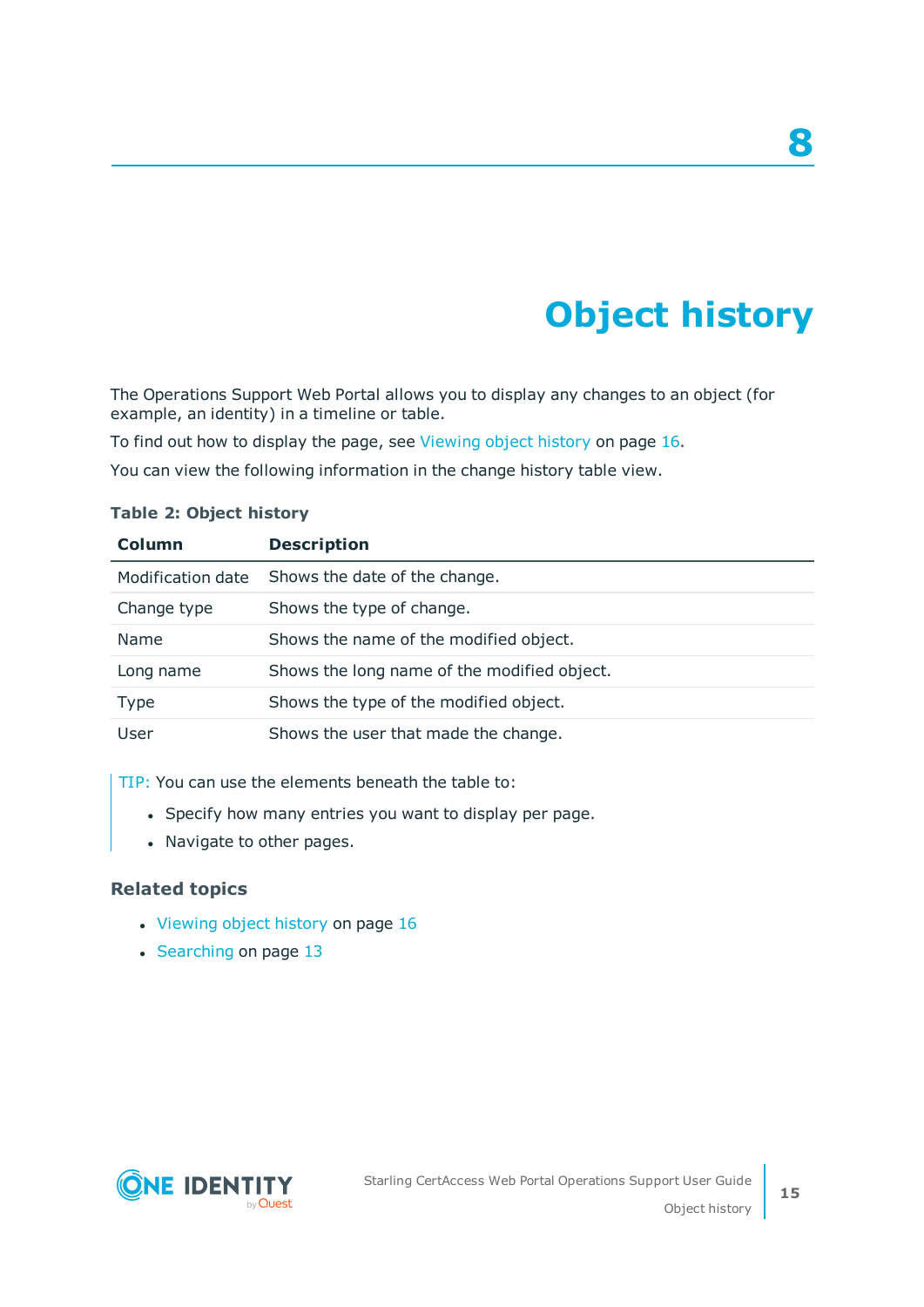# <span id="page-15-0"></span>**Viewing object history**

#### *To view the history of an object*

- 1. In the menu bar, click **Overview**.
- 2. (Optional) In the overview, in the **Search** pane, click **Search in** and select the tables that you want to search in.
- 3. In the search field, enter the name of the object for which you would like to view its history.
- 4. In the result list below the search field, click the required result.
- 5. In the overview, switch to the **History** tab.
- 6. Perform one of the following tasks:
	- <sup>l</sup> To display the history graphically in a timeline, in the **View as** list, select the value **Timeline**.
	- <sup>l</sup> To display the history in a table, select the value **Table** in the **View as** menu.

- Object [history](#page-14-0) on page 15
- [Searching](#page-12-0) on page 13
- $\cdot$  [Running](#page-13-0) a search on page 14

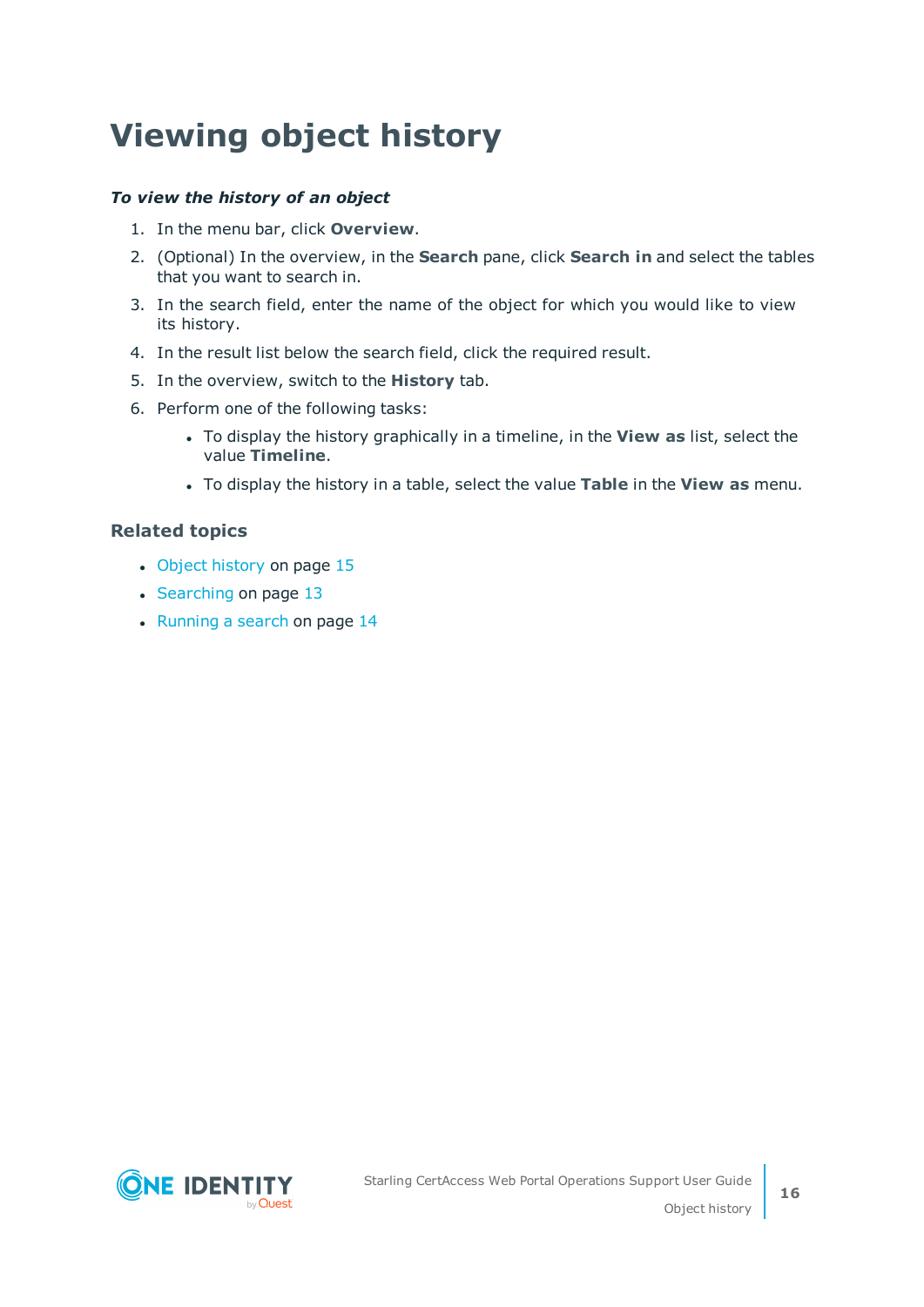# <span id="page-16-0"></span>**Displaying Job queue and DBQueue tasks**

Starting from an object, you can display the Job queue and DBQueue.

#### *To display the Job queue and DBQueue tasks*

- 1. In the menu bar, click **Overview**.
- 2. (Optional) In the overview, click **Search in** in the **Search** section and select the tables that you want to search.
- 3. In the search field, enter the name of the object for which you would like to view the Job queue and DBQueue tasks.
- 4. In the result list below the search field, click the required result.

On an overview page, on the **Queues** tab in the **Job queue** pane, you can see the processes in the Job queue that exist for this object. In the **DBQueue** pane, DBQueue tasks associated with the object are displayed.

The following table lists the tasks that can be found for an object.

|  | Table 3: Overview of tasks for an object |  |  |  |  |  |
|--|------------------------------------------|--|--|--|--|--|
|--|------------------------------------------|--|--|--|--|--|

| Object type                                                                                                                                           | Task                                                                                                                     |
|-------------------------------------------------------------------------------------------------------------------------------------------------------|--------------------------------------------------------------------------------------------------------------------------|
| • Hierarchical<br>roles<br>• Organizations<br>Departments<br>$\bullet$<br>• Cost centers<br>• Locations<br>• Business roles<br>• Application<br>roles | • Tasks for the object<br>• Tasks for assignment requests for the object<br>• Tasks for attestation cases for the object |
| Employee                                                                                                                                              | • Tasks for the identity                                                                                                 |



**9**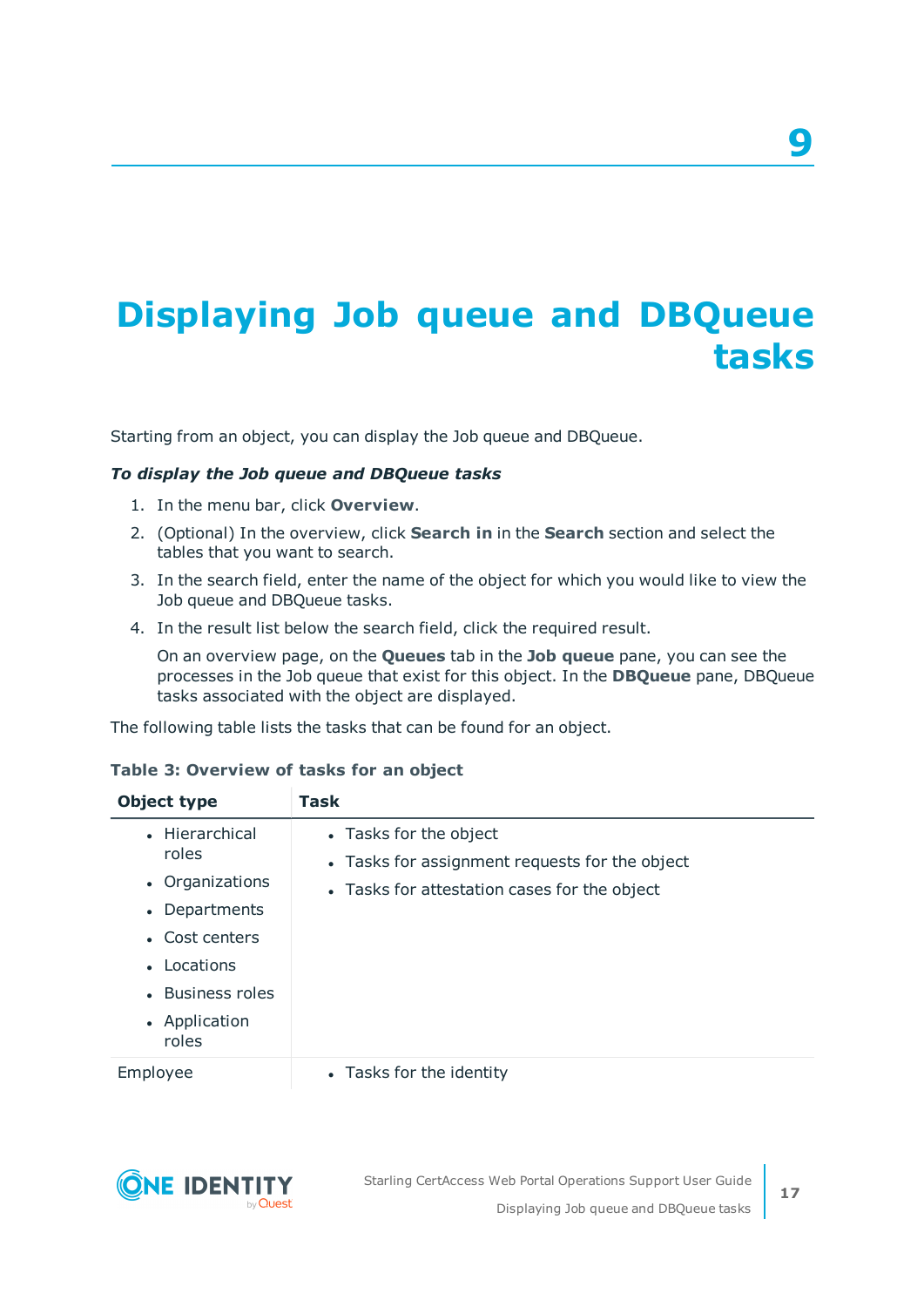| Object type   | Task                                                                                 |  |  |  |
|---------------|--------------------------------------------------------------------------------------|--|--|--|
|               | • Tasks for hierarchical roles of which the identity is a<br>member                  |  |  |  |
|               | • Tasks for requests received by the identity                                        |  |  |  |
|               | • Tasks for requests placed by the identity                                          |  |  |  |
|               | • Tasks for attestation cases for the identity                                       |  |  |  |
|               | • Tasks for system entitlements where a user account is<br>assigned to the identity  |  |  |  |
|               | • Tasks for the identity's user accounts                                             |  |  |  |
|               | Shared and subidentity user accounts also belong to the "Identity<br>user accounts". |  |  |  |
| User accounts | • Tasks for the user account                                                         |  |  |  |
|               | • Tasks for system entitlements to which the user account is<br>assigned             |  |  |  |
|               | • Tasks for attestation cases for the user account                                   |  |  |  |
| Groups        | • Task for the system entitlement                                                    |  |  |  |
|               | • Tasks for attestation cases of the system entitlement                              |  |  |  |

- [Searching](#page-12-0) on page 13
- $\cdot$  [Running](#page-13-0) a search on page 14

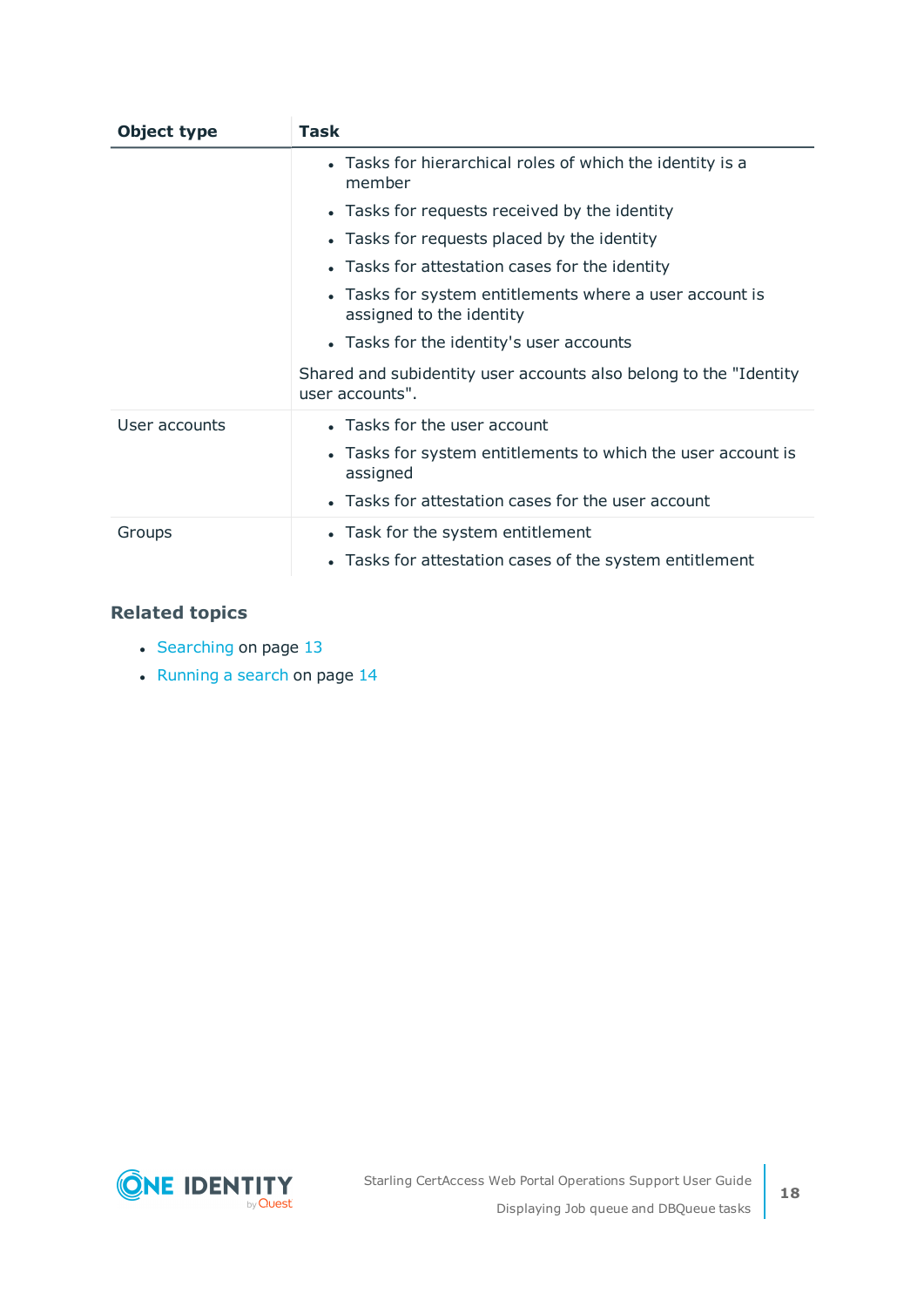# **Status reports**

<span id="page-18-0"></span>Status reports give you a quick overview of your HTML applications and their status.

#### **Related topics**

- [Availability](#page-18-1) check on page 19
- Check service [availability](#page-19-0) on page 20

## <span id="page-18-1"></span>**Availability check**

The **Service availability check** page shows whether your services are available. For example, you should perform an availability check if you suspect that services are not functioning properly (for example, because the server is unavailable).

To find out how to display the page and check availability, see Check [service](#page-19-0) [availability](#page-19-0) on page 20.

You can view the following information on the **Service availability check** page.

| Column            | <b>Description</b>                                        |
|-------------------|-----------------------------------------------------------|
| Server            | Shows the name of the server upon which the service runs. |
| Connection        | Shows whether the server is connected.                    |
| Last fetch time   | Shows the last time the server was called.                |
| URL               | Shows the URL used to access the service.                 |
| Executing server  | Shows the server upon which the service is run.           |
| IP address (IPv4) | Shows the IPv4 address used to access the service.        |

#### **Table 4: Availability check**

TIP: You can use the elements beneath the table to:

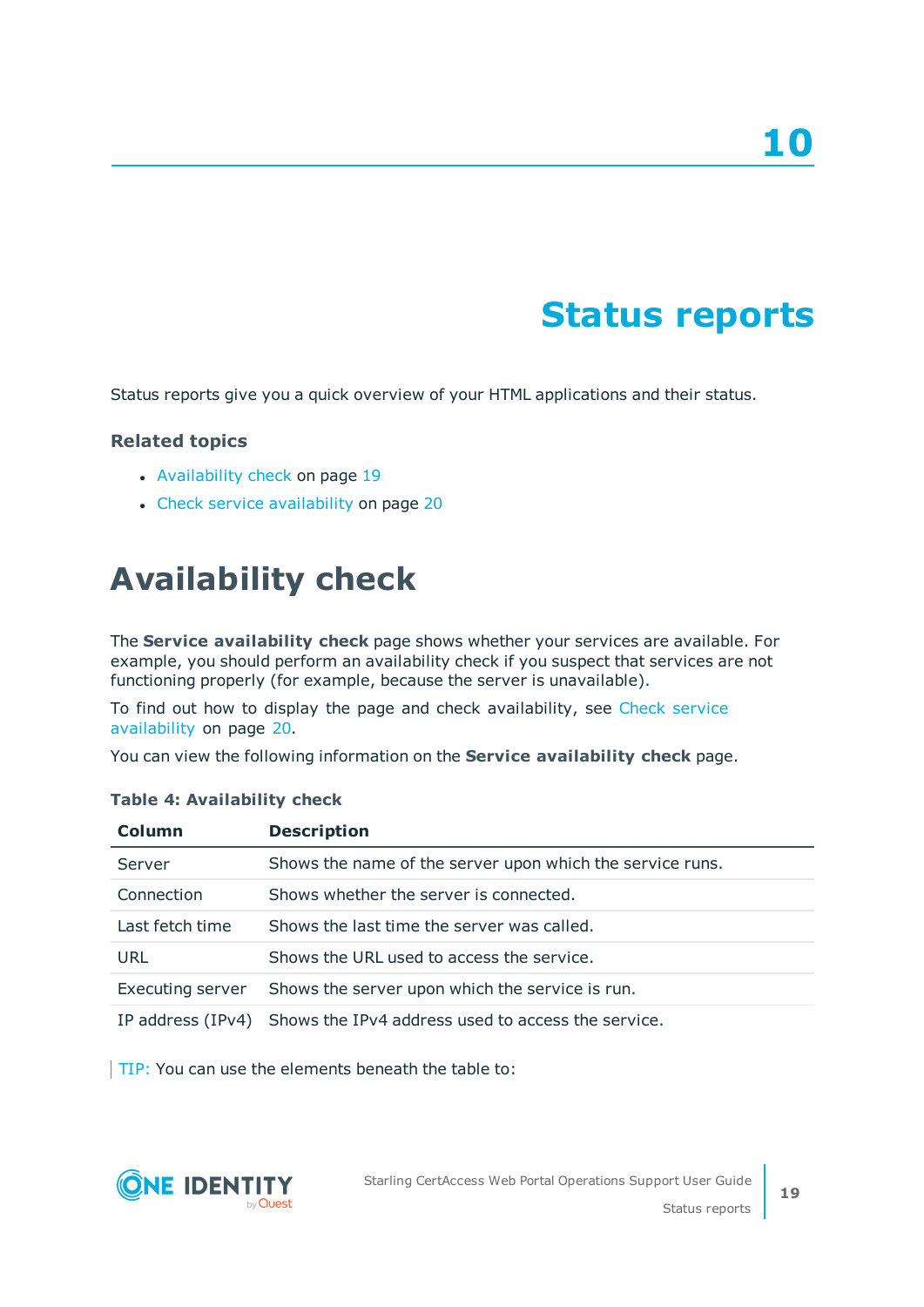- Specify how many entries you want to display per page.
- Navigate to other pages.

#### **Related topics**

• Check service [availability](#page-19-0) on page 20

## <span id="page-19-0"></span>**Check service availability**

You can check the availability of your services at any time.

#### *To check service availability*

- 1. In the menu bar, click **Overview**.
- 2. In the overview, click **Run** in the **Service availability check** tile in the **Status reports** section.
- 3. In **Service availability check**, click **Check all services**.
- 4. See the services/server details list.

- Status [reports](#page-18-0) on page 19
- [Availability](#page-18-1) check on page 19

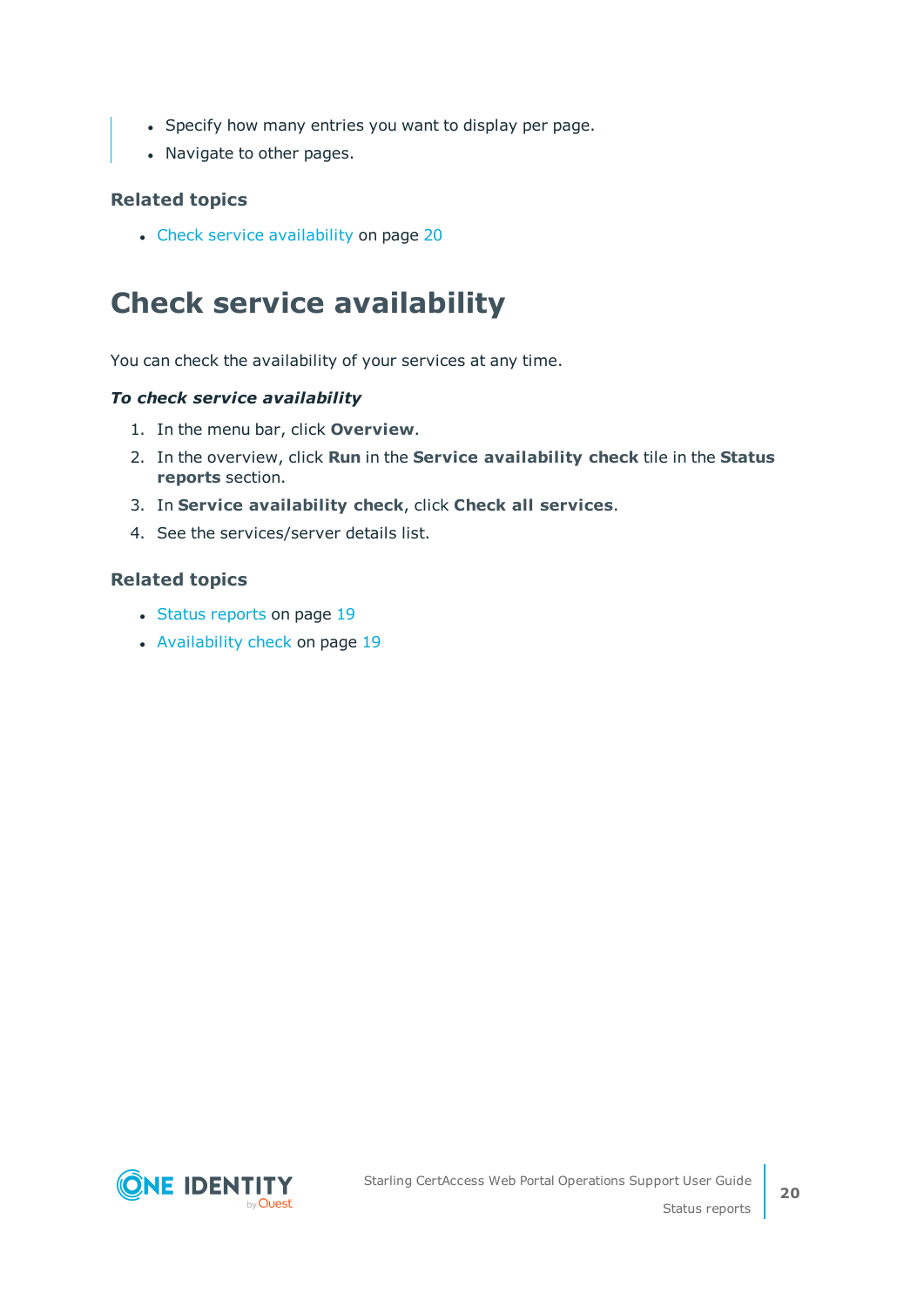## **Manage processes**

<span id="page-20-0"></span>In the Operations Support Web Portal, you can use the following pages to manage processes at any time:

- Process [overview](#page-20-1) on page 21
- [Process](#page-21-0) details on page 22
- [Process](#page-23-1) steps on page 24
- [Performance](#page-24-1) on page 25
- <span id="page-20-1"></span>• [Synchronization](#page-25-1) on page 26

## **Process overview**

The **Processes** page shows all processes running in the Job queue and allows you to rerun failed processes.

To find out how to display the page, see Viewing [processes](#page-22-0) and details on page 23 and how to rerun failed processes, see Rerun [processes](#page-22-1) on page 23.

You can view the following information on the **Processes** page.

| Column       | <b>Description</b>                                                                                     |
|--------------|--------------------------------------------------------------------------------------------------------|
| Process name | Shows the name of the process.                                                                         |
| Process task | Shows which process task is currently running.                                                         |
| Actions      | Actions that you can perform for the process:                                                          |
|              | • Retry: Reruns the process. You can rerun processes that have<br>the status Frozen or Overlimit only. |
|              | NOTE: Processes with the status Frozen or Overlimit are<br>marked with a beetle icon.                  |
|              | • Details: Shows the details view of a process.                                                        |
|              |                                                                                                        |

#### **Table 5: Processes**

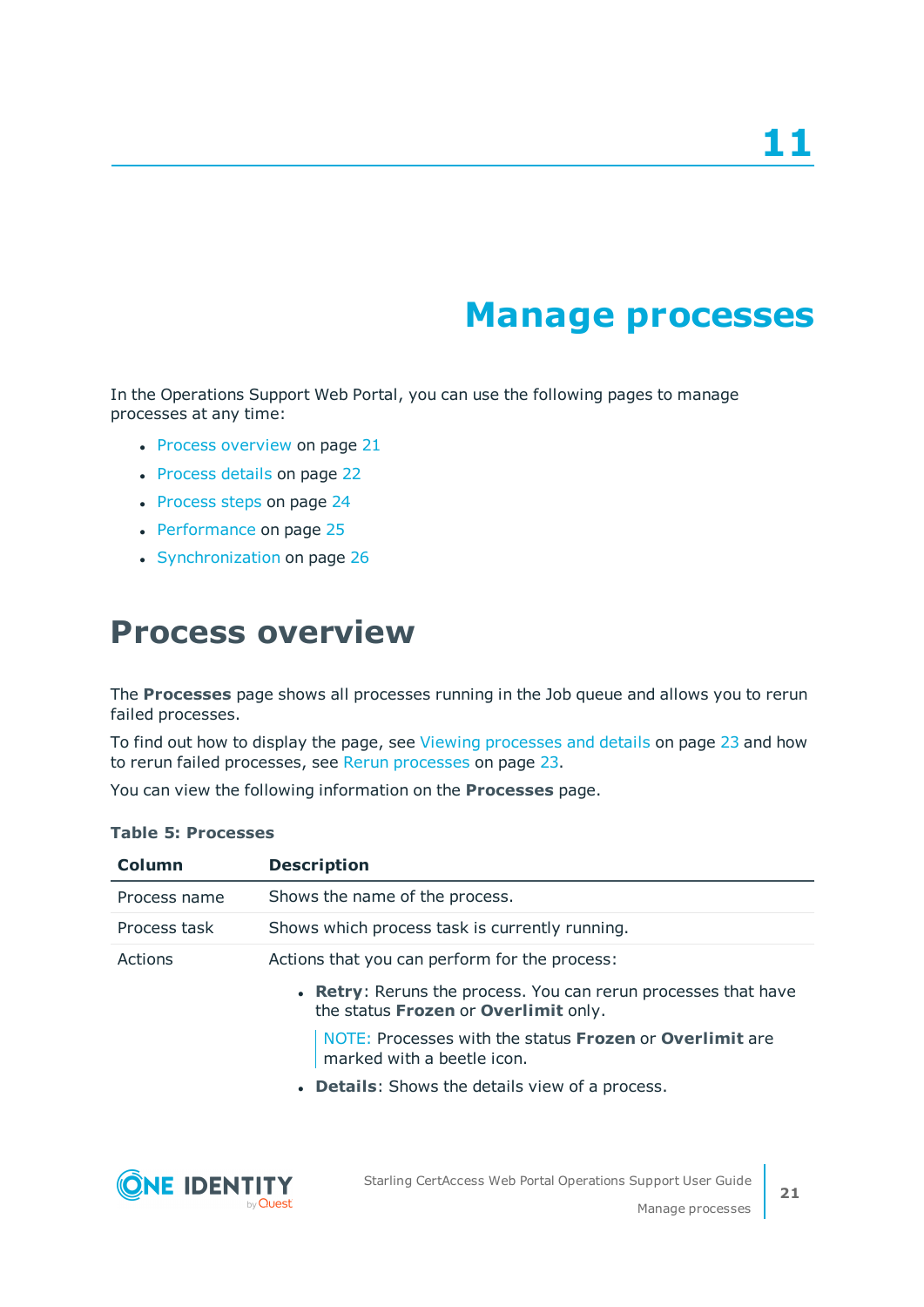TIP: Use the filter above the table to limit the number of processes displayed.

TIP: You can use the elements beneath the table to:

- Specify how many entries you want to display per page.
- Navigate to other pages.

#### **Related topics**

- Viewing [processes](#page-22-0) and details on page 23
- [Process](#page-21-0) details on page 22
- Rerun [processes](#page-22-1) on page 23

## <span id="page-21-0"></span>**Process details**

You can access the **Process details** page through the **Processes** page. The page provides you with detailed information about a specific process. Any steps belonging to the process and their dependencies are displayed.

To find out how to display process details, see Viewing [processes](#page-22-0) and details on page 23.

You can view the following information on the **Process details** page.

| <b>Column</b>   | <b>Description</b>                                                                                                   |
|-----------------|----------------------------------------------------------------------------------------------------------------------|
| Process task    | Shows the name of the process task that is currently running.                                                        |
| Created on      | Shows when the process started.                                                                                      |
| Steps completed | Shows how many process steps have already been completed (status<br>Completed).                                      |
| Progress state  | Shows the process status. The following types of status may be<br>shown:                                             |
|                 | • True: The process is currently running.                                                                            |
|                 | <b>False:</b> The process cannot run yet. The process is waiting for<br>another process to end.                      |
|                 | • Frozen: The process cannot run. An error has occurred.                                                             |
|                 | • Overlimit: The process has been running for too long without<br>changing to the status <b>Completed</b> or Frozen. |
|                 | • Completed: The process was successfully completed.                                                                 |
|                 | <b>Delete:</b> The process is being deleted (after completing<br>$\bullet$<br>successfully).                         |
|                 | TIP: You can use the elements beneath the table to:                                                                  |

#### **Table 6: Process details**

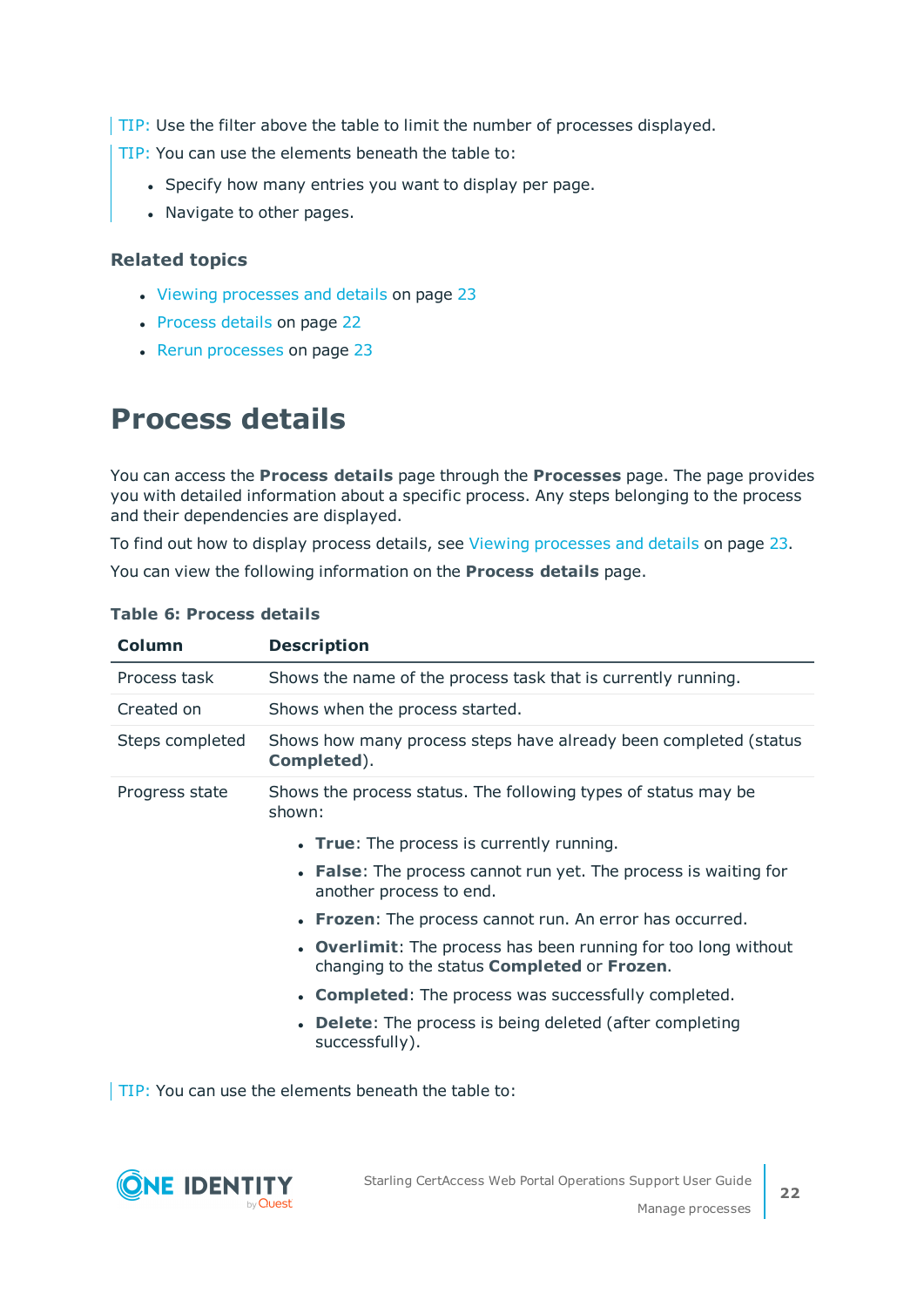- Specify how many entries you want to display per page.
- Navigate to other pages.

#### **Related topics**

- Manage [processes](#page-20-0) on page 21
- Viewing [processes](#page-22-0) and details on page 23

## <span id="page-22-0"></span>**Viewing processes and details**

#### *To view processes*

<sup>l</sup> In the menu bar, click **Processes** > **Processes**.

The **Processes** page is opened, displaying any ongoing processes.

TIP: Use the filter above the table to limit the number of processes displayed.

#### *To view process details*

- 1. In the menu bar, click **Processes** > **Processes**.
- 2. On the **Processes** page, click **Details** in the relevant process row in the **Actions** column.

The **Process details** page is opened, displaying the details of the relevant process (see [Process](#page-21-0) details on page 22).

#### **Related topics**

- Manage [processes](#page-20-0) on page 21
- [Process](#page-21-0) details on page 22

## <span id="page-22-1"></span>**Rerun processes**

You can rerun processes in the process overview that have the status **Frozen** or **Overlimit**. You can also rerun processes in the failed processes overview (see [Display](#page-23-0) failed Job queue [processes](#page-23-0) on page 24).

#### *To rerun a process*

- 1. In the menu bar, click **Processes** > **Processes**.
- 2. In the **Processes** window, click **Retry** in the relevant process row in the **Actions** column.

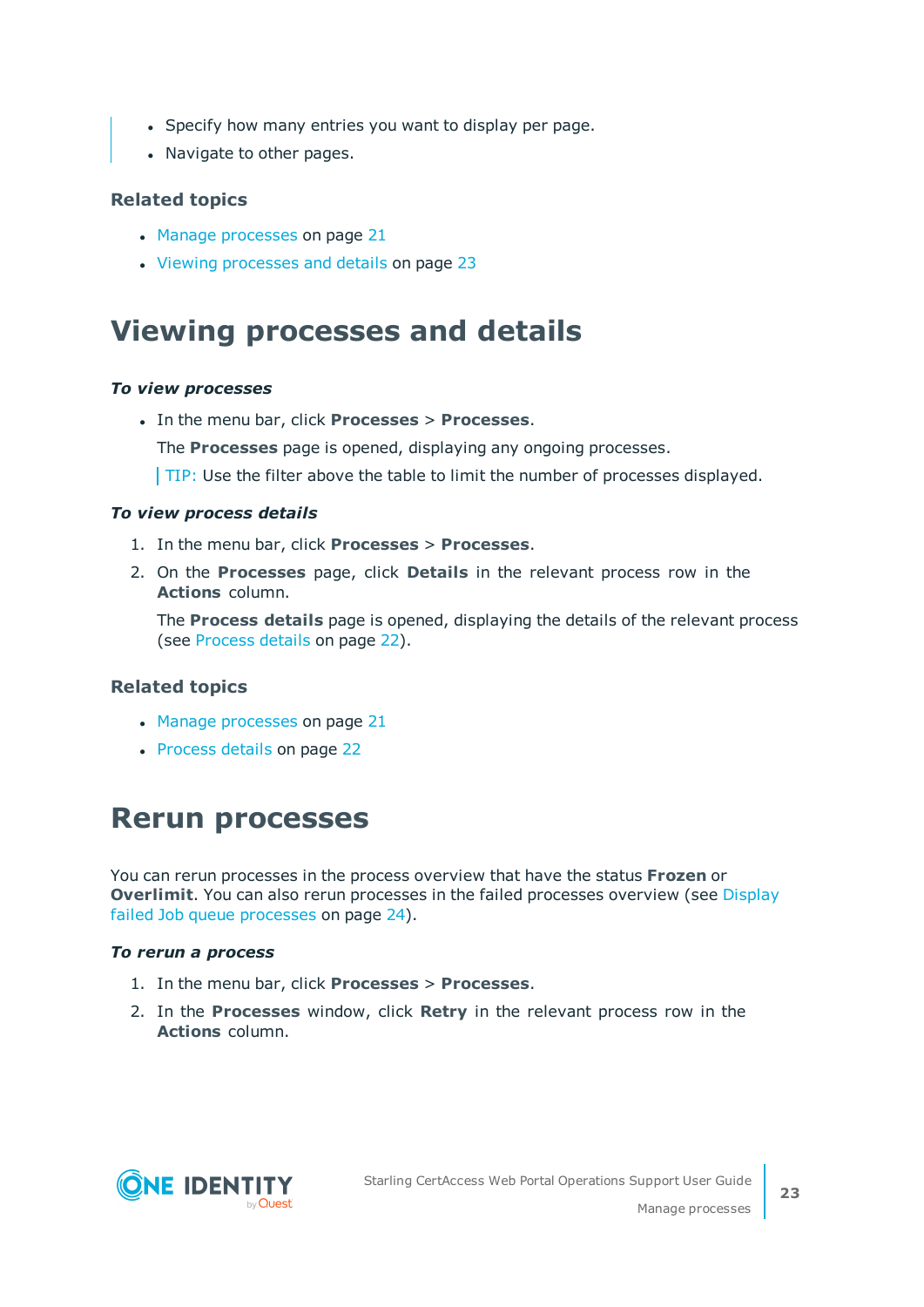#### *To rerun several processes*

- 1. In the menu bar, click **Processes** > **Processes**.
- 2. In the **Processes** window, enable the check box next to the processes that you would like to rerun.
- 3. Click **Actions** > **Retry**.

#### **Related topics**

- Manage [processes](#page-20-0) on page 21
- Viewing [processes](#page-22-0) and details on page 23

## <span id="page-23-0"></span>**Display failed Job queue processes**

On the page **Processes with status "Frozen" "<Jobqueue>"**, you can display failed Job queue processes and their details (see Viewing [processes](#page-22-0) and details on page 23) and rerun processes (see Rerun [processes](#page-22-1) on page 23). Unlike the normal process overview, only failed processes are displayed on this page.

#### *To display failed processes*

- 1. In the menu bar, click **Overview**.
- 2. On the overview page, under **Service issues** in the **Process issues** tile, click **View**.

The page **Processes with status "Frozen" "<Jobqueue>"** is opened.

#### **Related topics**

- Manage [processes](#page-20-0) on page 21
- <span id="page-23-1"></span>• [Process](#page-21-0) details on page 22

## **Process steps**

The **Process steps** page shows any processes currently in the Job queue and the number of process steps that must be run for the process.

To find out how to display process steps, see [Viewing](#page-24-0) process steps on page 25.

You can view the following information on the **Process steps** page.

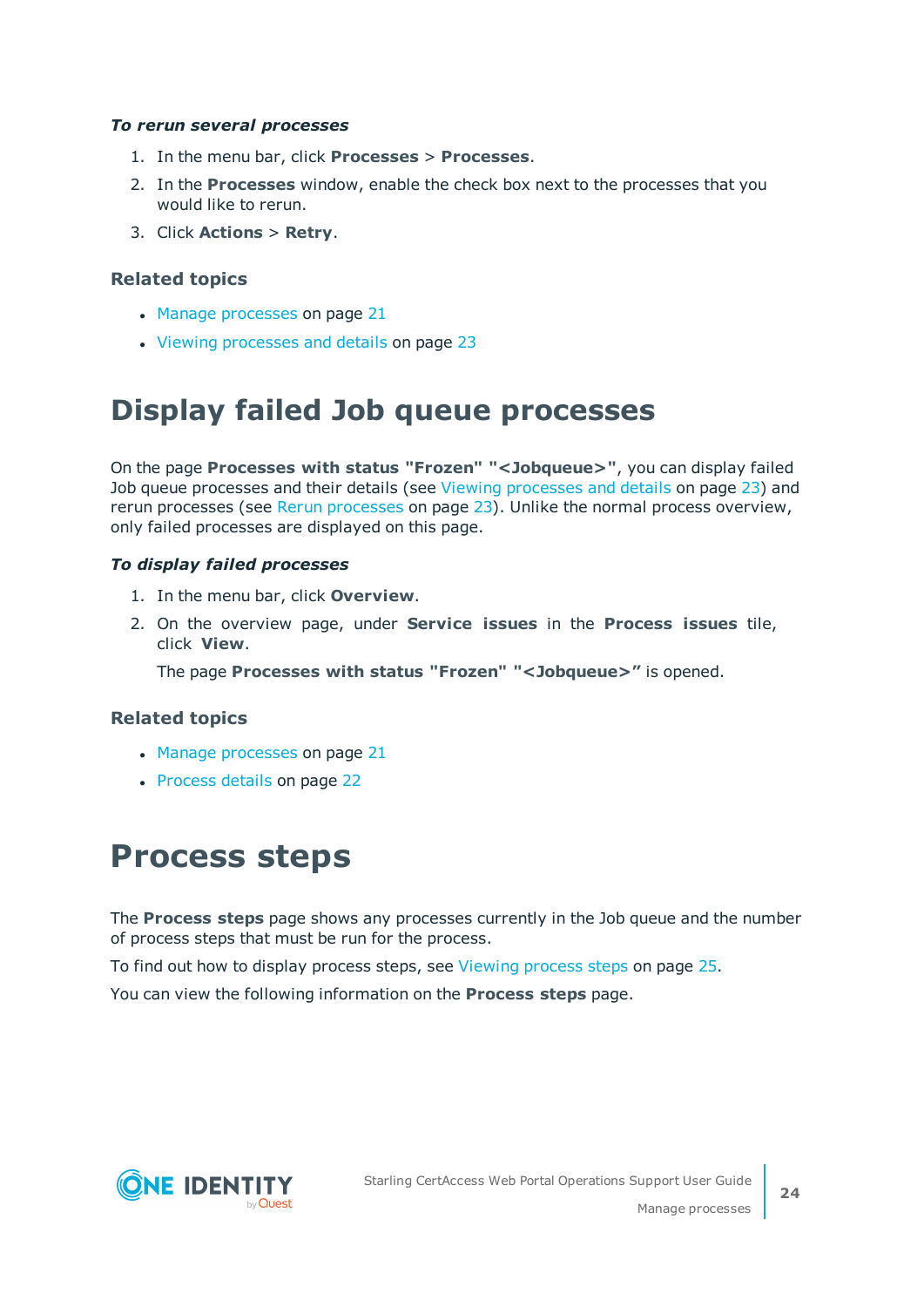#### **Table 7: Process steps**

| <b>Column</b> | <b>Description</b>                                          |
|---------------|-------------------------------------------------------------|
| Process name  | Shows the name of the process.                              |
| Count         | Shows the number of process steps contained in the process. |

TIP: You can use the elements beneath the table to:

- Specify how many entries you want to display per page.
- Navigate to other pages.

#### **Related topics**

- $\cdot$  Manage [processes](#page-20-0) on page 21
- [Viewing](#page-24-0) process steps on page 25

## <span id="page-24-0"></span>**Viewing process steps**

#### *To view process steps*

- <sup>l</sup> In the menu bar, click **Processes** > **Process steps**.
	- The **Process steps** page opens.

#### **Related topics**

 $\cdot$  Manage [processes](#page-20-0) on page 21

## <span id="page-24-1"></span>**Performance**

#### The **Processing performance** page displays information about a Job queue's performance.

To find out how to display the page, see Viewing [performance](#page-25-0) on page 26

You can view the following information on the **Processing performance** page.

### **Table 8: Performance**

| Column                         | <b>Description</b>                                                  |
|--------------------------------|---------------------------------------------------------------------|
| Process task                   | Shows the name of the process task.                                 |
| Class                          | Shows the process component class that the process task belongs to. |
| <b>Process</b><br>steps/minute | Shows how many process steps can be handled per minute.             |

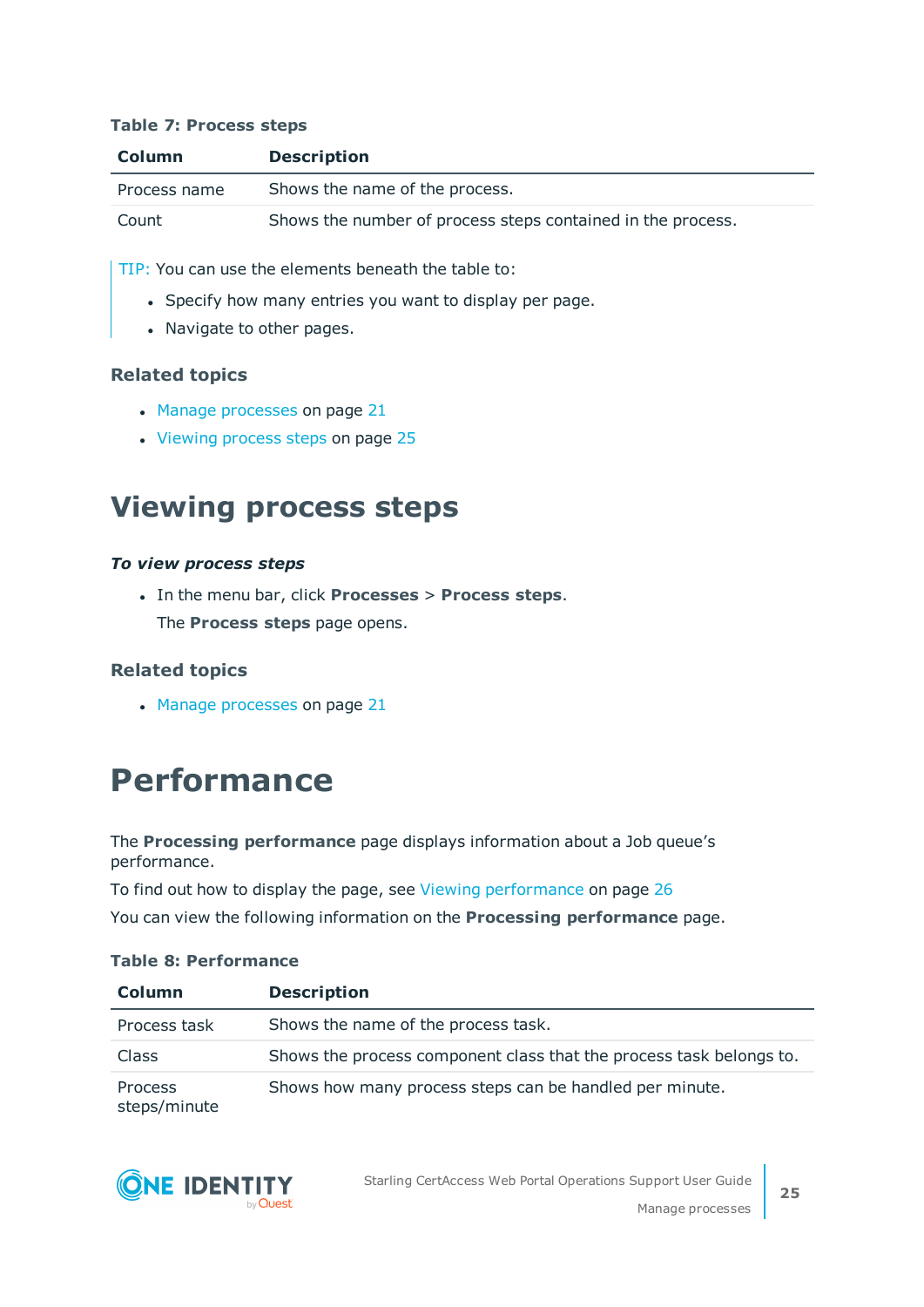TIP: You can use the elements beneath the table to:

- Specify how many entries you want to display per page.
- Navigate to other pages.

#### **Related topics**

- Manage [processes](#page-20-0) on page 21
- Viewing [performance](#page-25-0) on page 26

## <span id="page-25-0"></span>**Viewing performance**

#### *To view Job queue performance*

<sup>l</sup> In the menu bar, click **Processes** > **Performance**. The **Processing performance** page opens.

#### **Related topics**

- [Performance](#page-24-1) on page 25
- Manage [processes](#page-20-0) on page 21

## <span id="page-25-1"></span>**Synchronization**

NOTE: You have to set up synchronization before you can view the synchronization status in the Operations Support Web Portal. For more information, see the *Starling CertAccess Administration Guide for One Identity Active Roles Integration*.

The **Synchronization** page shows you information about synchronizing your target systems with the database.

To find out how to display the synchronization status, see Viewing [synchronization](#page-27-0) status and log on [page](#page-27-0) 28

You can view the following information on the **Synchronization** page.

| <b>Column</b>                  | <b>Description</b>                                                |
|--------------------------------|-------------------------------------------------------------------|
| Display name                   | Shows the name of the synchronization project.                    |
| Description                    | Shows the description of the synchronization project.             |
| <b>Next</b><br>synchronization | Shows when the synchronization project will be run the next time. |

#### **Table 9: Synchronization**

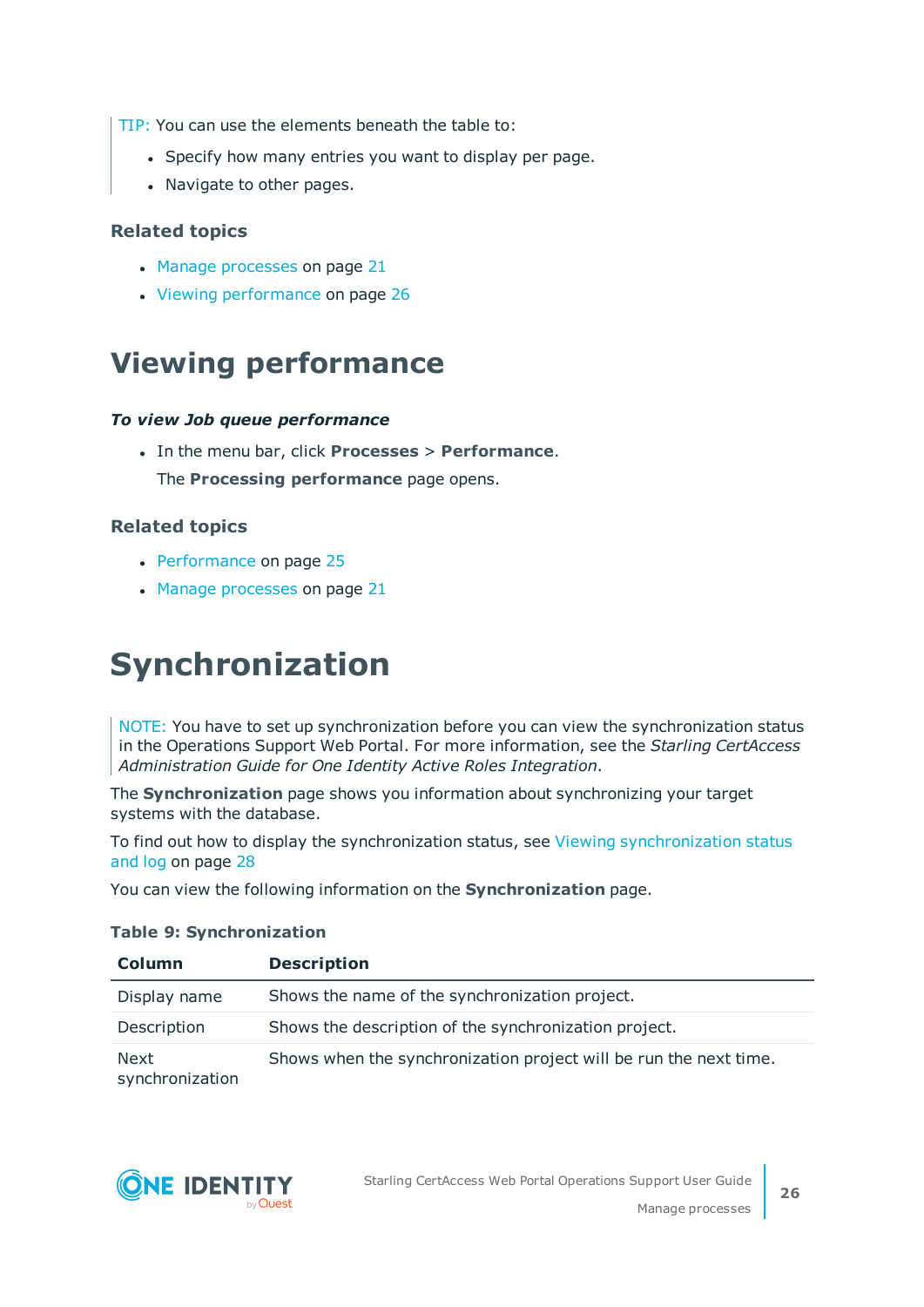| <b>Column</b>    | <b>Description</b>                                                                                      |
|------------------|---------------------------------------------------------------------------------------------------------|
| Errors           | Shows how many errors occurred the last time the synchronization<br>project was run.                    |
| Affected objects | Shows the objects that had to be changed during synchronization, as<br>they deviated from the database. |

TIP: You can use the elements beneath the table to:

- Specify how many entries you want to display per page.
- Navigate to other pages.

#### **Related topics**

- Manage [processes](#page-20-0) on page 21
- Viewing [synchronization](#page-27-0) status and log on page 28

## <span id="page-26-0"></span>**The synchronization project log**

From the **Synchronization** page, you can navigate to the **Synchronization log: <name of synchronization project>** page. This page provides you with detailed information about a specific synchronization project. In addition, you can display a [detailed](#page-27-1) report of every synchronization run.

To find out how to display synchronization projects, see Viewing [synchronization](#page-27-0) status and log on [page](#page-27-0) 28.

You can view the following information on the **Synchronization log: <name of synchronization project>** page.

|  | <b>Table 10: Synchronization log</b> |  |
|--|--------------------------------------|--|
|  |                                      |  |

| Column                        | <b>Description</b>                                        |
|-------------------------------|-----------------------------------------------------------|
| Creation time                 | Shows when the synchronization project started.           |
| Synchronization<br>workflow   | Shows the workflow used for this synchronization project. |
| Synchronization<br>state      | Shows the synchronization project's status.               |
| <b>Start</b><br>configuration | Shows the name of the start configuration used.           |

TIP: You can use the elements beneath the table to:

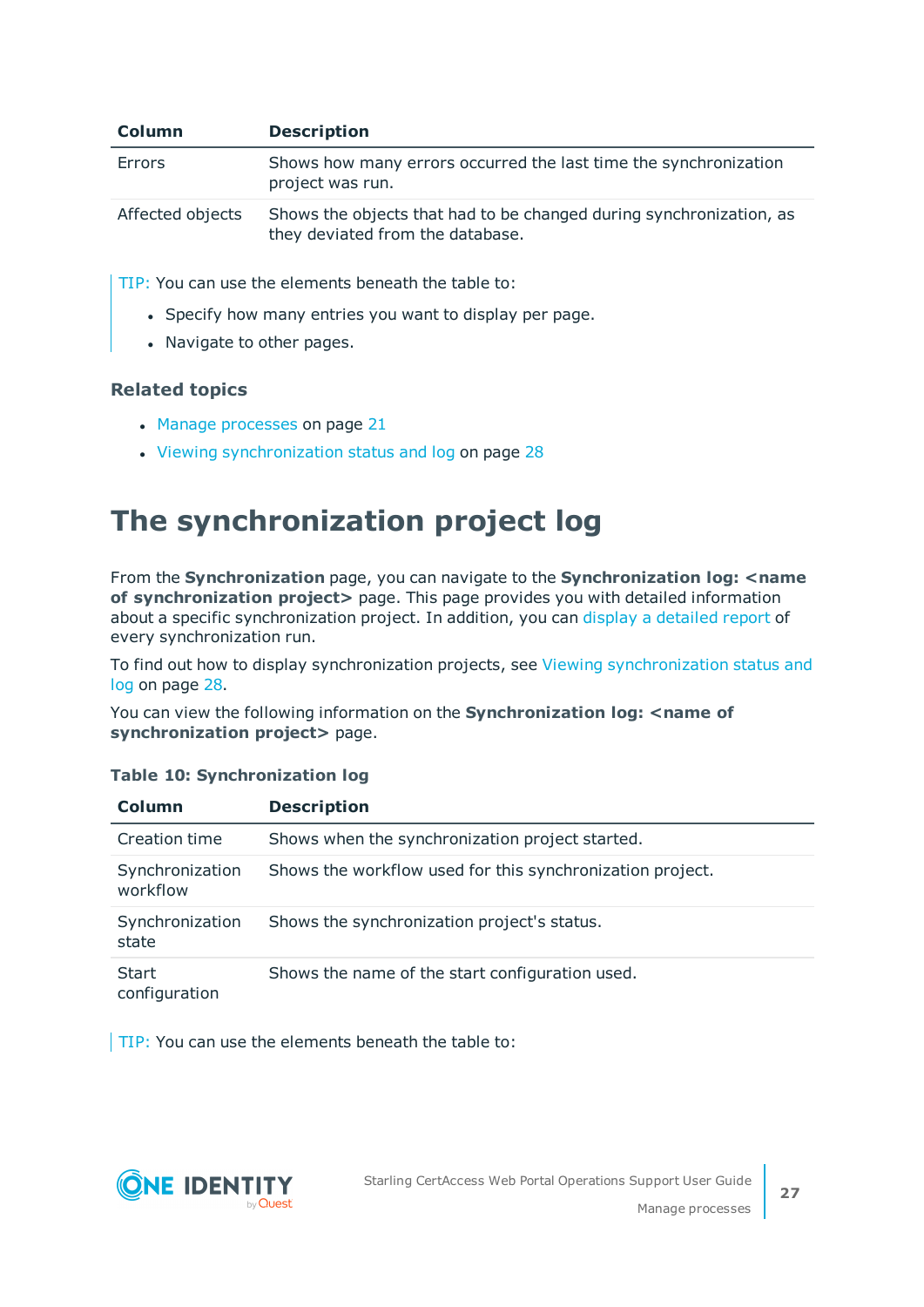- Specify how many entries you want to display per page.
- Navigate to other pages.

#### **Related topics**

- [Synchronization](#page-25-1) on page 26
- Viewing [synchronization](#page-27-0) status and log on page 28
- Displaying a [synchronization](#page-27-1) report on page  $28$

## <span id="page-27-0"></span>**Viewing synchronization status and log**

#### *To view the synchronization status of your target systems*

<sup>l</sup> In the menu bar, click **Processes** > **Synchronization**.

The **Synchronization** page is opened.

#### *To view a synchronization project log*

- 1. In the menu bar, click **Processes** > **Synchronization**.
- 2. On the **Synchronization** page, in the **Actions** column of the relevant synchronization project row, click **Details**.

**The Synchronization log: <name of synchronization project>** opens, displaying the log of the relevant synchronization project (see The [synchronization](#page-26-0) [project](#page-26-0) log on page 27).

#### **Related topics**

- [Synchronization](#page-25-1) on page 26
- The [synchronization](#page-26-0) project log on page 27

## <span id="page-27-1"></span>**Displaying a synchronization report**

#### *To view a detailed report about a synchronization project run through*

- 1. In the menu bar, click **Processes** > **Synchronization**.
- 2. On the **Synchronization** page, in the **Actions** column, in the relevant synchronization project row, click **Details**.
- 3. On the **Synchronization log: <name of synchronization project>** page, in the **Actions** column, click **Show report** in the row corresponding to the synchronization run.

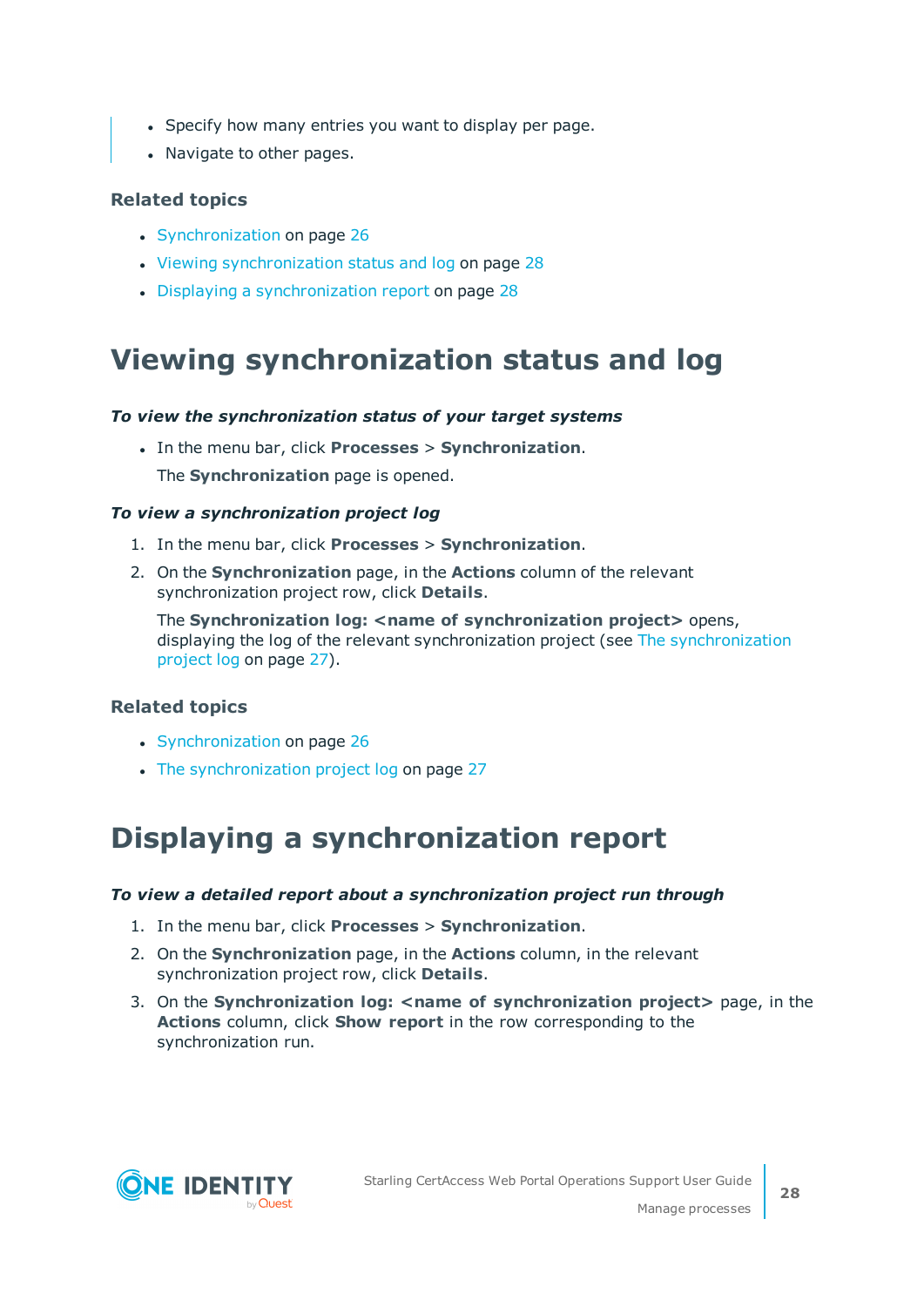- [Synchronization](#page-25-1) on page 26
- The [synchronization](#page-26-0) project log on page 27

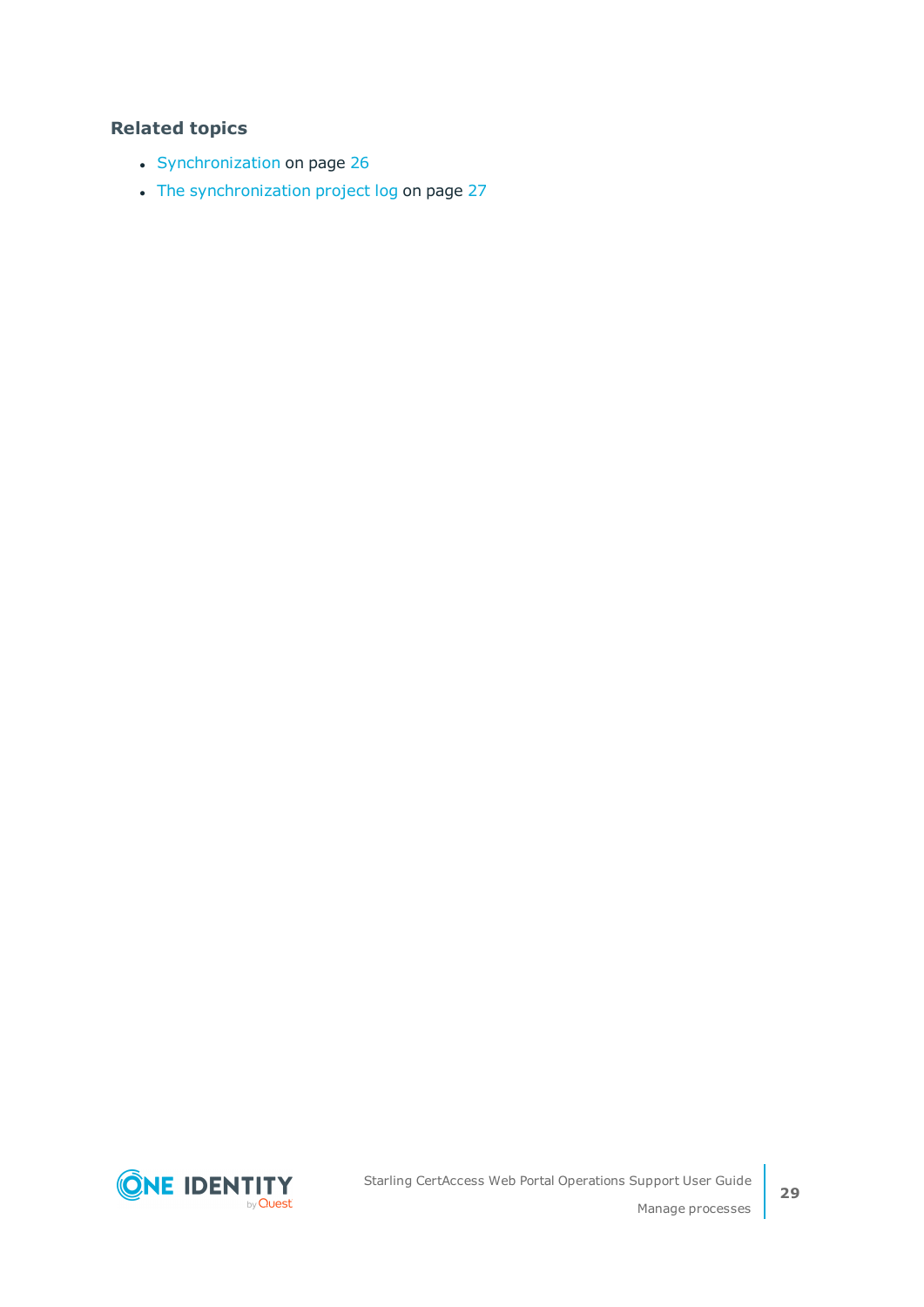# **Database log**

<span id="page-29-0"></span>The **Database log** tab displays any information, warnings, and error messages for different components in Starling CertAccess.

To learn how to display the page, see Viewing the [database](#page-30-0) log on page 31.

You can view the following information on the **Database log** page.

| Column  | <b>Description</b>                                                      |
|---------|-------------------------------------------------------------------------|
| Date    | Shows the date that the message appeared.                               |
| Program | Shows the name of the components that generated the message.            |
| Message | Shows the message text.                                                 |
| Host    | Shows the name of the host on which the event occurred.                 |
|         | Logged in system Shows the name of the system user who ran the command. |

#### **Table 11: Database log**

user

TIP: You can use the elements beneath the table to:

- Specify how many entries you want to display per page.
- Navigate to other pages.

TIP: Use the filter above the table to limit the number of messages displayed.

#### **Related topics**

 $\cdot$  Viewing the [database](#page-30-0) log on page 31

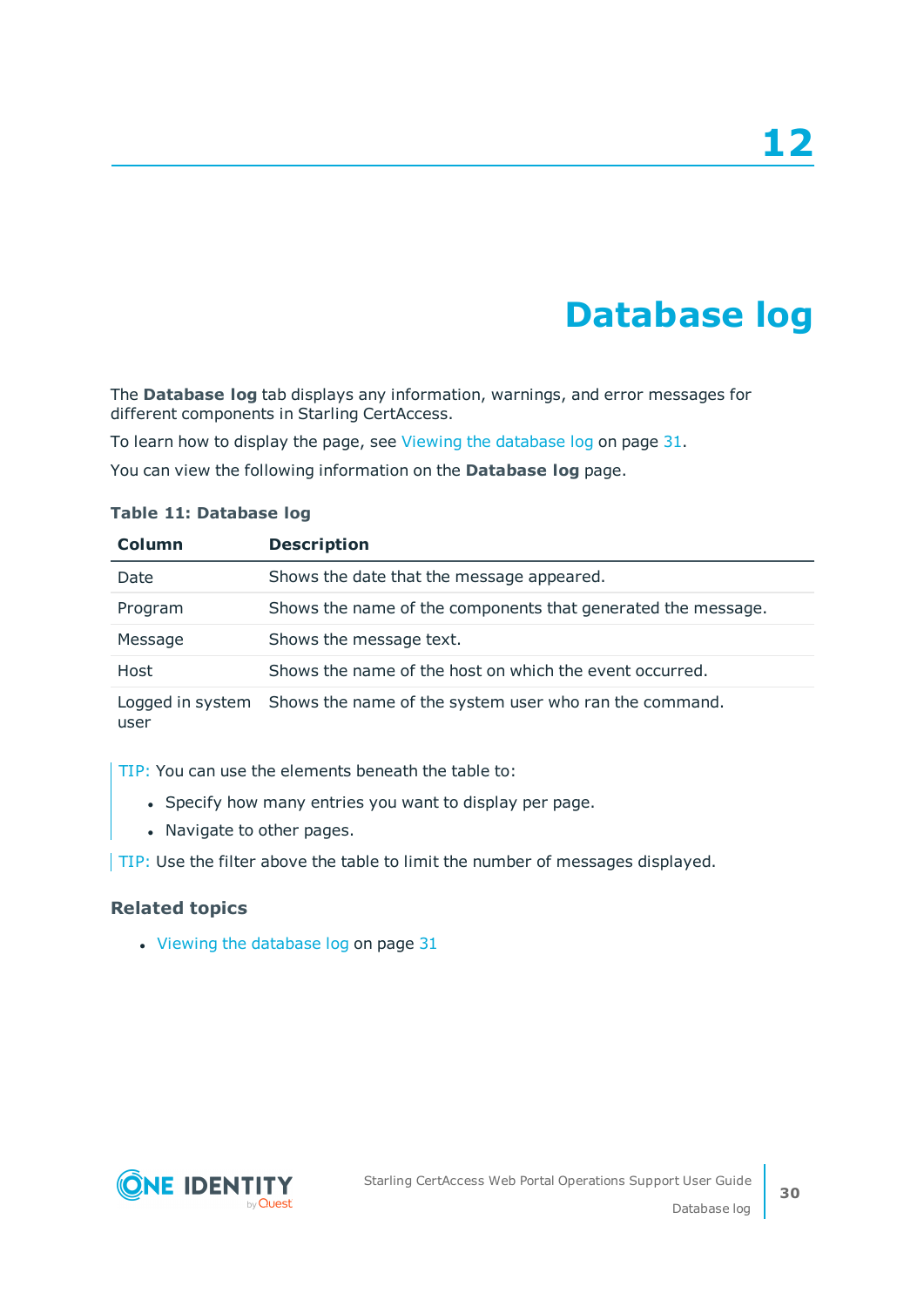# <span id="page-30-0"></span>**Viewing the database log**

#### *To view the database log*

<sup>l</sup> In the menu bar, click **Database log**. The **Database log** page is opens.

#### **Related topics**

• [Database](#page-29-0) log on page 30

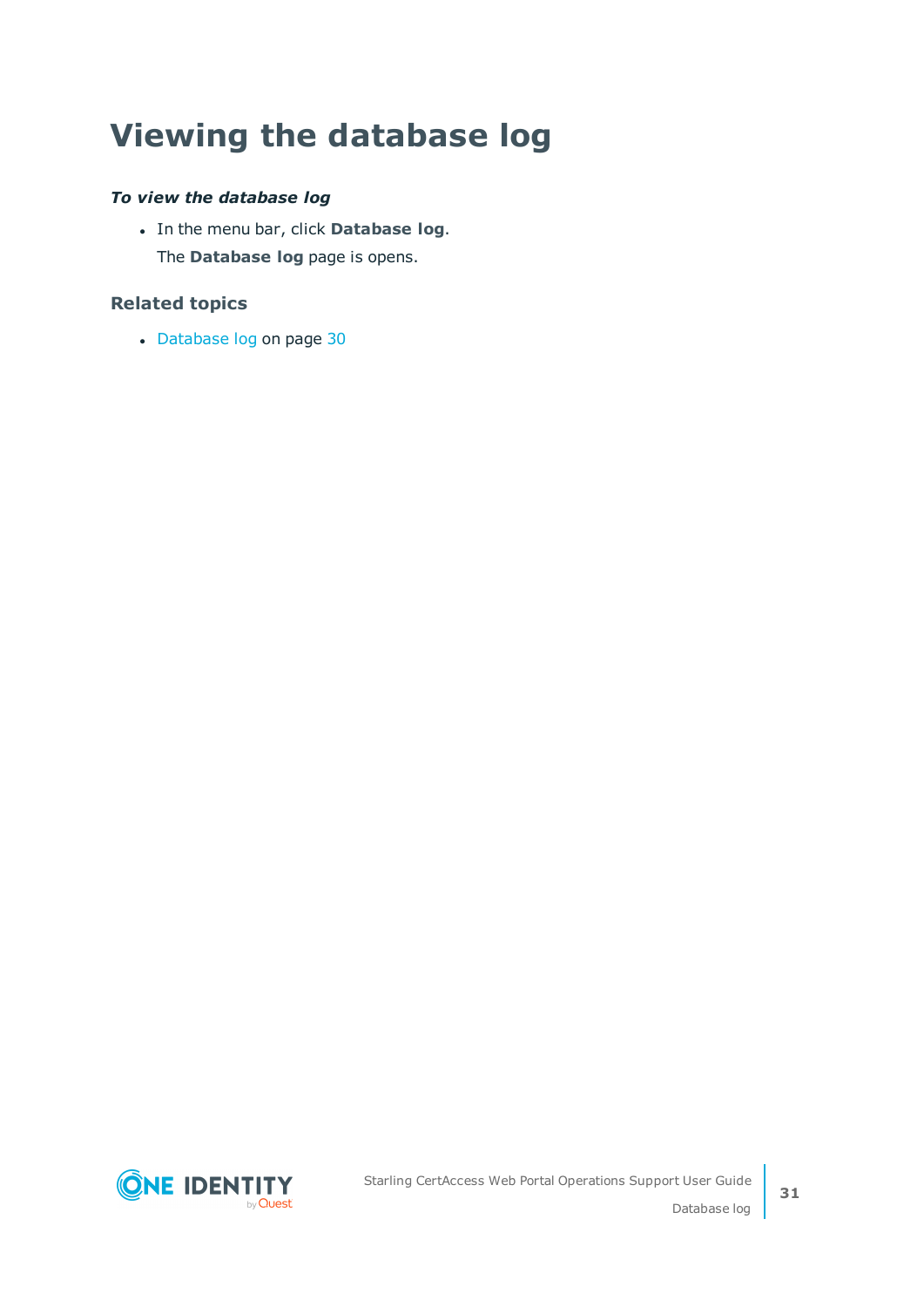# **Unresolved references**

<span id="page-31-0"></span>On the **Unresolved references** page, you can view unresolved references at any time. User this function to quickly identify synchronization issues and to take any action as necessary. For more information, see the *Starling CertAccess Target System Synchronization Reference Guide*.

To find out how to display the page, see Displaying [unresolved](#page-31-1) references on page 32

You can view the following information on the **Unresolved references** page.

| Column                     | <b>Description</b>                                                                |
|----------------------------|-----------------------------------------------------------------------------------|
| Display name               | Shows the name of the property whose value cannot be resolved.                    |
| Object                     | Shows the name of the object containing the reference that cannot be<br>resolved. |
| Synchronization<br>project | Shows the synchronization project in which the unresolved reference<br>occurred.  |
| System                     | Shows the system in which the unresolved reference appeared.                      |
| Data                       | Shows the value of the property that cannot be resolved.                          |

#### **Table 12: Unresolved references**

TIP: You can use the elements beneath the table to:

- Specify how many entries you want to display per page.
- Navigate to other pages.

#### **Related topics**

• Displaying [unresolved](#page-31-1) references on page 32

## <span id="page-31-1"></span>**Displaying unresolved references**

You can display unresolved references at any time.

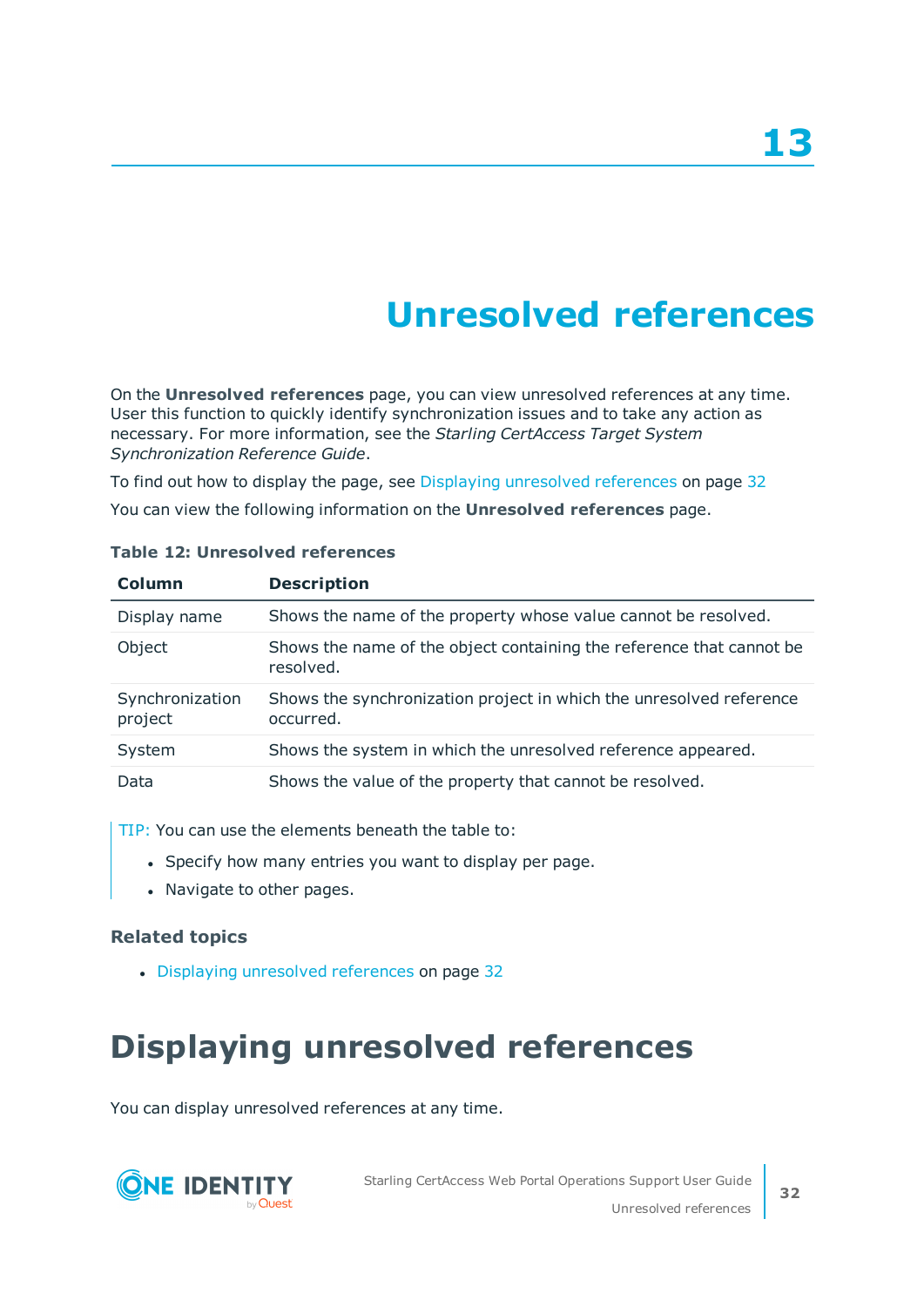#### *To display unresolved references*

<sup>l</sup> In the menu bar, click **Unresolved references**. This opens the **Unresolved references** page.

#### **Related topics**

• [Unresolved](#page-31-0) references on page 32

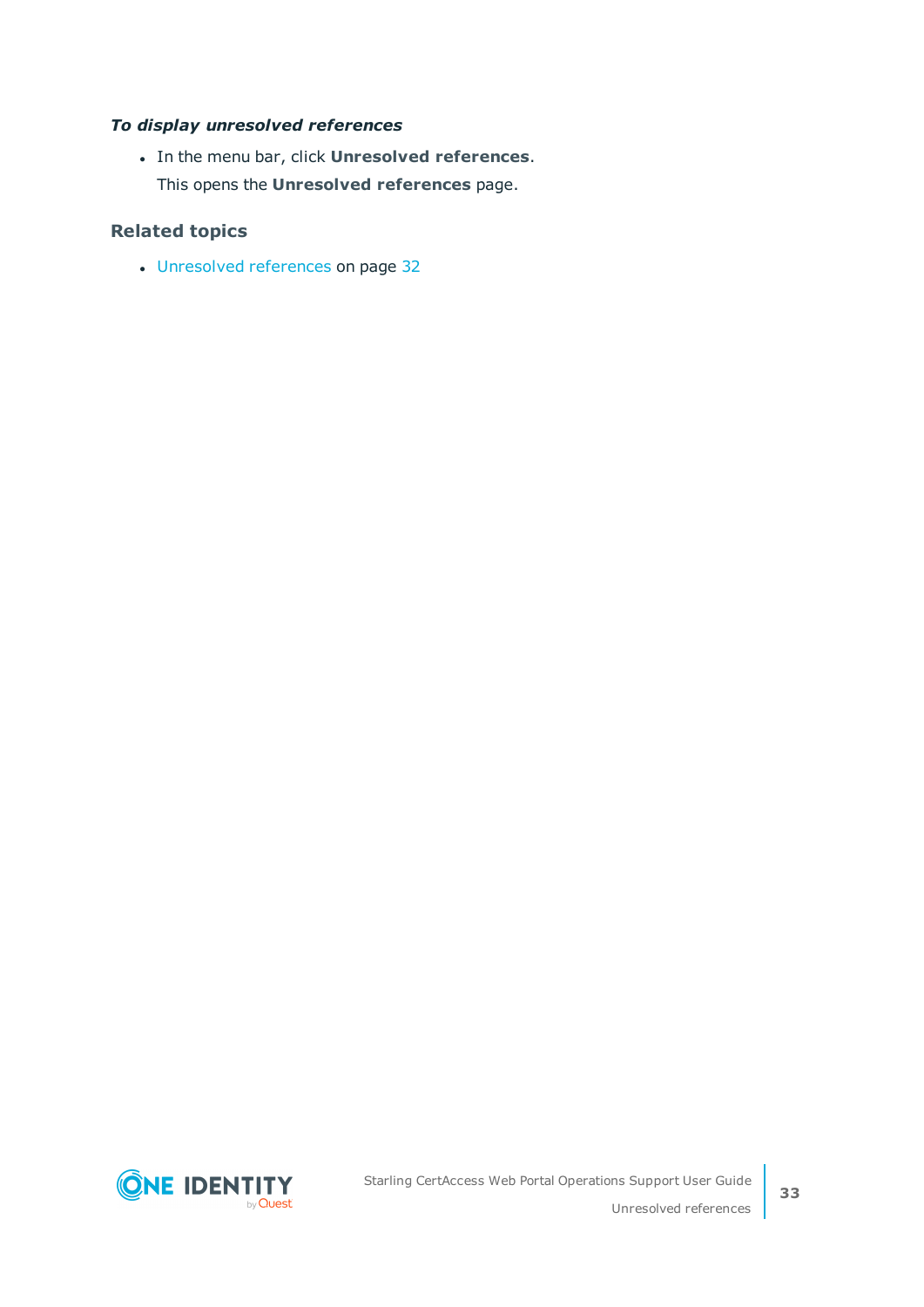# **Web applications**

<span id="page-33-0"></span>On the **Web applications** page, you can view running web applications at any time and see the details.

To find out how to display the page, see Opening the web [application](#page-33-1) overview on page 34 You can view the following information on the **Web applications** page.

| Column            | <b>Description</b>                                                                                                      |
|-------------------|-------------------------------------------------------------------------------------------------------------------------|
| URL               | Shows the URL used to access the web application.                                                                       |
| Web application   | Shows the name of the web application.                                                                                  |
| Debug             | Shows whether (Yes) or not (No) the web application runs in debug<br>mode.                                              |
| Private           | Shows whether (Yes) or not (No) the web application runs in private<br>mode (that means if it is generally accessible). |
| Auto update level | Shows whether (active) or not (inactive) automatic updates are<br>enabled for the web application.                      |

#### **Table 13: Web applications**

TIP: You can use the elements beneath the table to:

- Specify how many entries you want to display per page.
- Navigate to other pages.

#### **Related topics**

• Opening the web [application](#page-33-1) overview on page 34

# <span id="page-33-1"></span>**Opening the web application overview**

You can open the web application overview at any time.

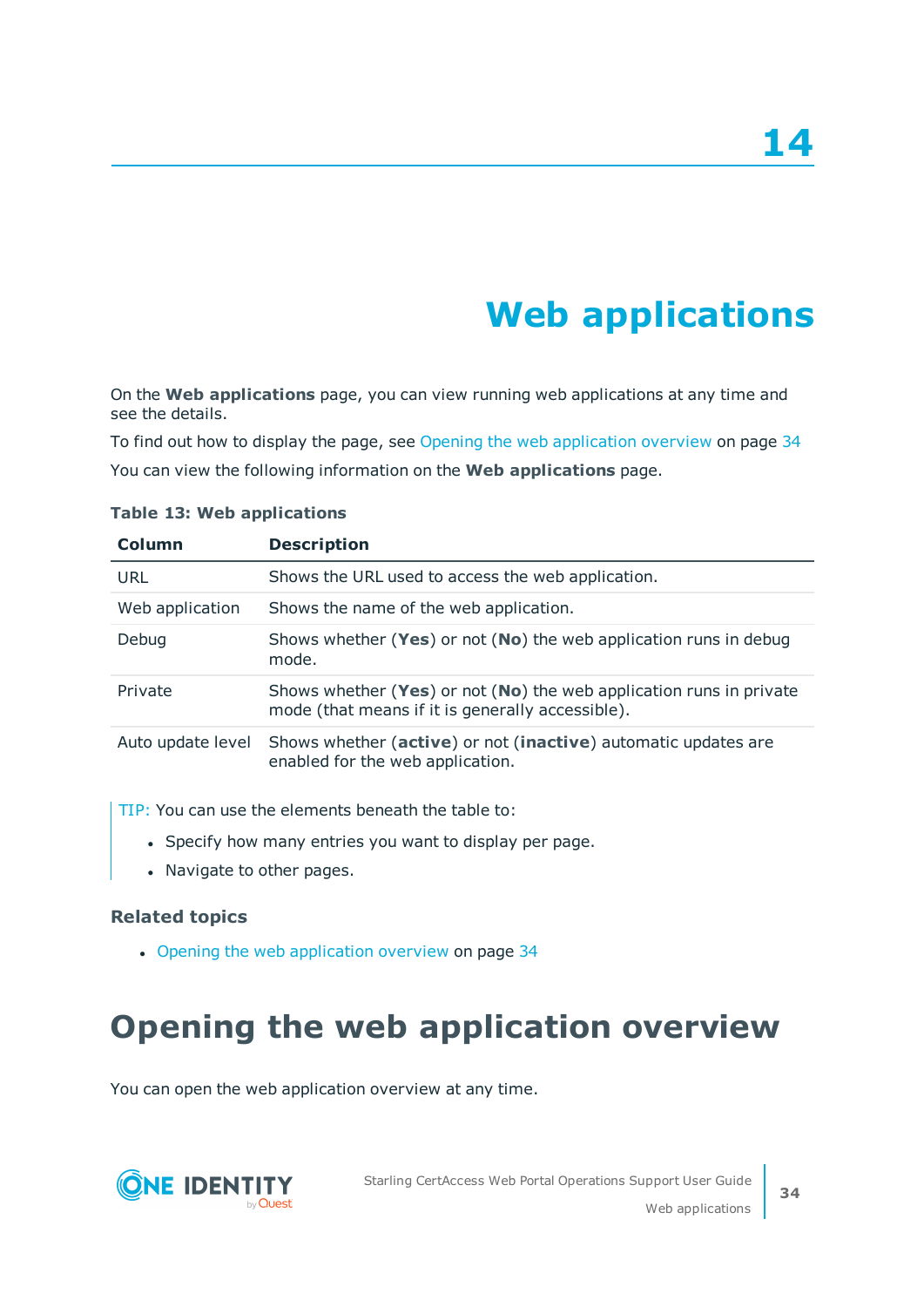#### *To open the web application overview*

<sup>l</sup> In the menu bar, click **Web applications**. The **Web applications** page is opened.

#### **Related topics**

• Web [applications](#page-33-0) on page 34

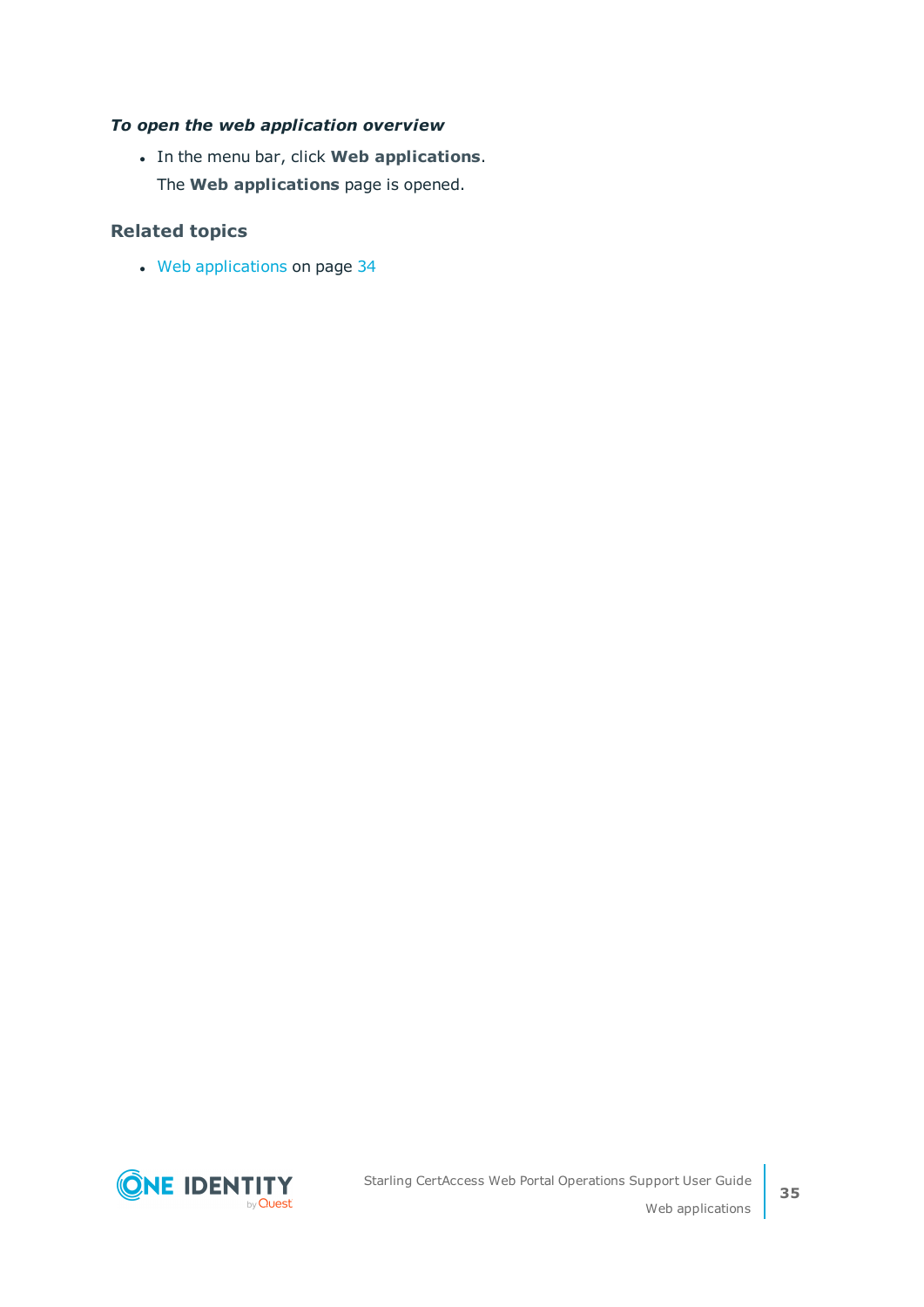<span id="page-35-0"></span>One Identity solutions eliminate the complexities and time-consuming processes often required to govern identities, manage privileged accounts and control access. Our solutions enhance business agility while addressing your IAM challenges with on-premises, cloud and hybrid environments.

# <span id="page-35-1"></span>**Contacting us**

For sales and other inquiries, such as licensing, support, and renewals, visit <https://www.oneidentity.com/company/contact-us.aspx>.

## <span id="page-35-2"></span>**Technical support resources**

Technical support is available to One Identity customers with a valid maintenance contract and customers who have trial versions. You can access the Support Portal at [https://support.oneidentity.com/.](https://support.oneidentity.com/)

The Support Portal provides self-help tools you can use to solve problems quickly and independently, 24 hours a day, 365 days a year. The Support Portal enables you to:

- Submit and manage a Service Request
- View Knowledge Base articles
- Sign up for product notifications
- Download software and technical documentation
- View how-to videos at [www.YouTube.com/OneIdentity](http://www.youtube.com/OneIdentity)
- Engage in community discussions
- Chat with support engineers online
- View services to assist you with your product

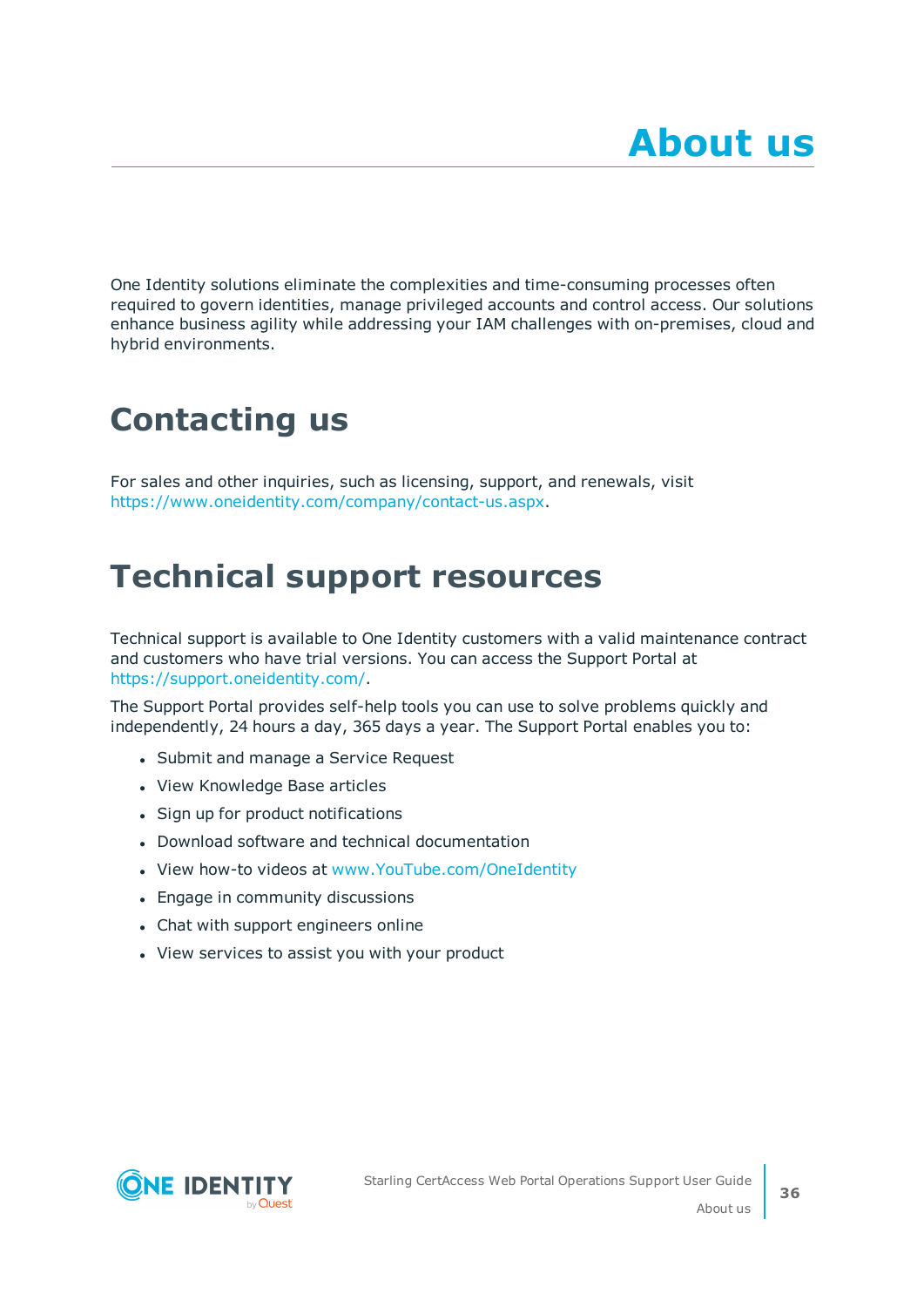# **Index**

### <span id="page-36-0"></span>**A**

availability check [19](#page-18-1)

### **C**

change history [15](#page-14-0) display [16](#page-15-0) component [8](#page-7-0)

### **D**

database [11](#page-10-0) database log [30](#page-29-0) display [31](#page-30-0) DBQueue assignments display [17](#page-16-0) DBServer [11](#page-10-0) details display [23](#page-22-0) display change history [16](#page-15-0) DBQueue assignments [17](#page-16-0) details [23](#page-22-0) failed process [24](#page-23-0) frozen process [24](#page-23-0) history [16](#page-15-0) Job queue task [17](#page-16-0) limit [11](#page-10-1) performance [26](#page-25-0) process details [23](#page-22-0) process step [25](#page-24-0) processes [23](#page-22-0) synchronization report [28](#page-27-1) synchronization status [28](#page-27-0) system information [11](#page-10-1) threshold value [11](#page-10-1) unresolved references [32](#page-31-1) web applications [34](#page-33-1)

### **F**

frozen [24](#page-23-0) functions [6](#page-5-0)

### **H**

history [15](#page-14-0) display [16](#page-15-0)

### **J**

Job queue task display [17](#page-16-0) journal [30](#page-29-0) display [31](#page-30-0)

### **L**

limit [11](#page-10-0) display [11](#page-10-1) log [30](#page-29-0) display [31](#page-30-0) log in [10](#page-9-0) log out [10](#page-9-0)



Index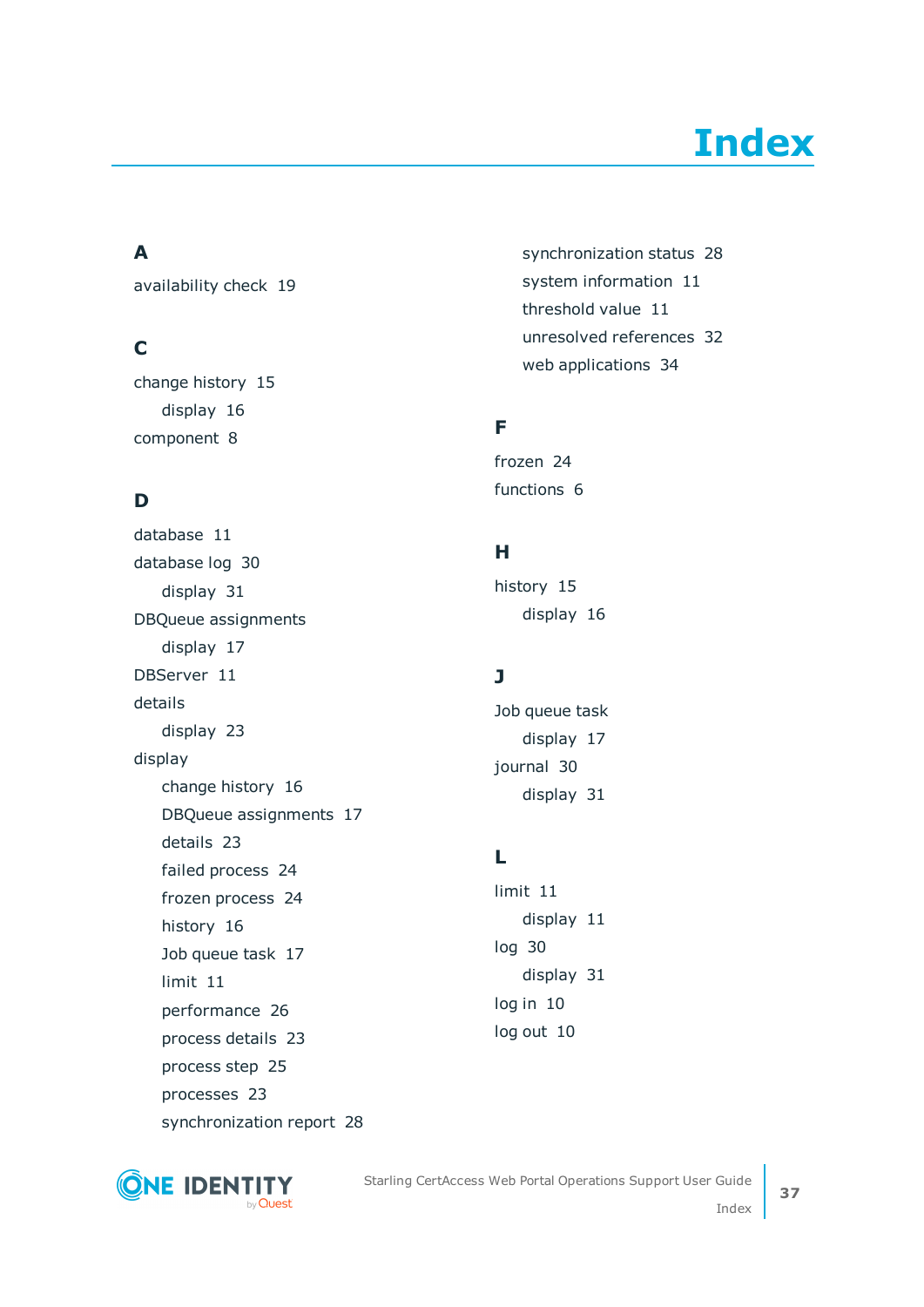### **M**

manage processes [21](#page-20-0) monitor processes [21](#page-20-0) web applications [34](#page-33-0)

### **O**

object history [15](#page-14-0) open web applications [34](#page-33-1) overview [6](#page-5-0) processes [21](#page-20-1)

### **P**

performance [25](#page-24-1) display [26](#page-25-0) process details [22](#page-21-0) display [23](#page-22-0) process overview [21](#page-20-1) process step [24](#page-23-1) display [25](#page-24-0) processes display [23](#page-22-0) incorrect notification [24](#page-23-0) manage [21](#page-20-0) monitor [21](#page-20-0) overview [21](#page-20-1) re-run [23](#page-22-1) repeat [23](#page-22-1) viewing details [23](#page-22-0)

### **R**

re-run processes [23](#page-22-1) recommendation [11](#page-10-0) recommended values [11](#page-10-0) repeat processes [23](#page-22-1) retry [23](#page-22-1) run searching [14](#page-13-0)

### **S**

searching [13](#page-12-0) run [14](#page-13-0) service availability [19](#page-18-1) verify [20](#page-19-0) show frozen process [24](#page-23-0) status reports [19](#page-18-0) structure [7-8](#page-6-0) synchronization [26](#page-25-1) show report [28](#page-27-1) status display [28](#page-27-0) synchronization log [27](#page-26-0) system [11](#page-10-0) system information [11](#page-10-0) display [11](#page-10-1)

### **T**

target system [26](#page-25-1) threshold value [11](#page-10-0) display [11](#page-10-1)



**38**